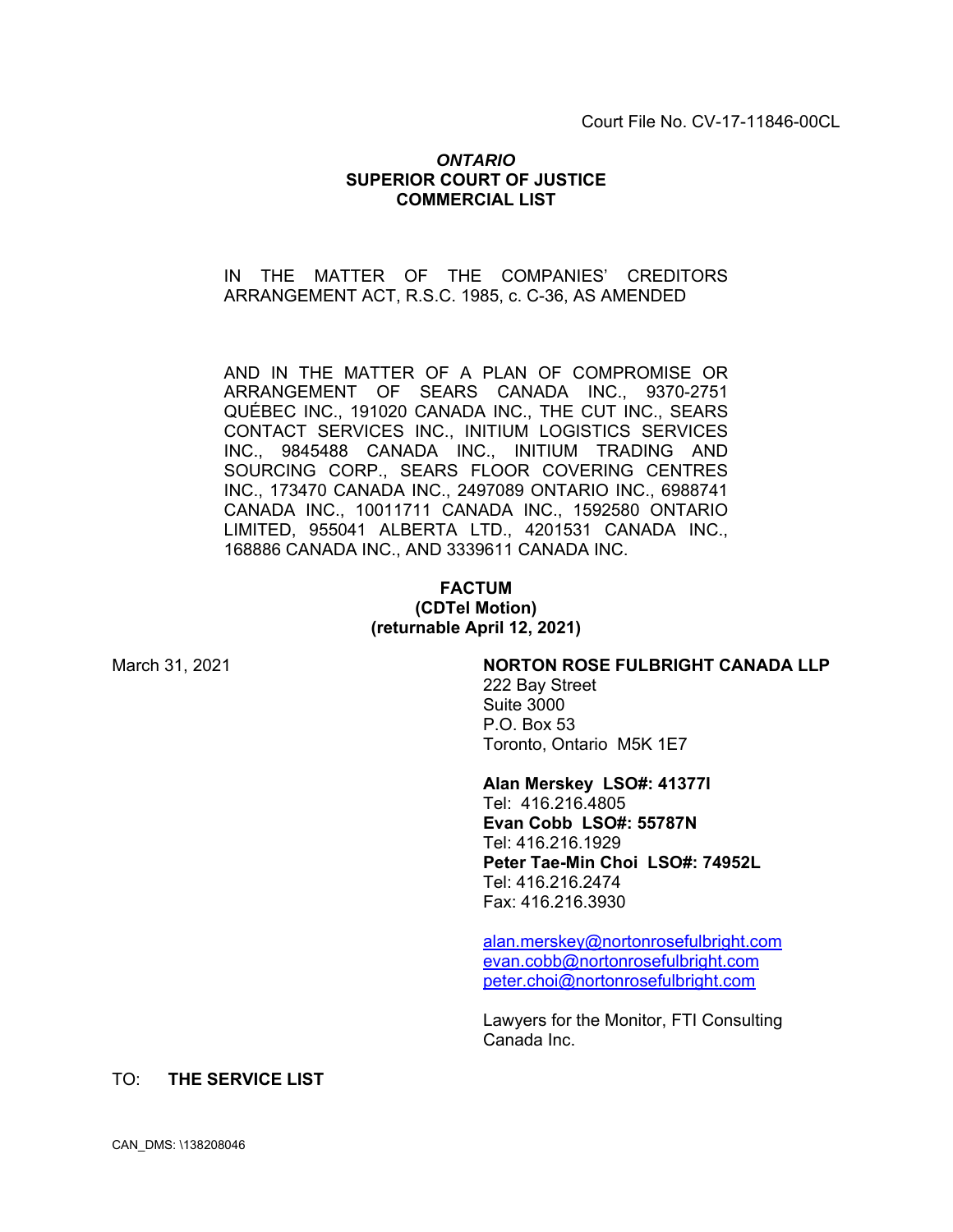Court File No. CV-17-11846-00CL

## *ONTARIO* **SUPERIOR COURT OF JUSTICE COMMERCIAL LIST**

IN THE MATTER OF THE COMPANIES' CREDITORS ARRANGEMENT ACT, R.S.C. 1985, c. C-36, AS AMENDED

AND IN THE MATTER OF A PLAN OF COMPROMISE OR ARRANGEMENT OF SEARS CANADA INC., 9370-2751 QUÉBEC INC., 191020 CANADA INC., THE CUT INC., SEARS CONTACT SERVICES INC., INITIUM LOGISTICS SERVICES INC., 9845488 CANADA INC., INITIUM TRADING AND SOURCING CORP., SEARS FLOOR COVERING CENTRES INC., 173470 CANADA INC., 2497089 ONTARIO INC., 6988741 CANADA INC., 10011711 CANADA INC., 1592580 ONTARIO LIMITED, 955041 ALBERTA LTD., 4201531 CANADA INC., 168886 CANADA INC., AND 3339611 CANADA INC.

# **FACTUM (CDTel Motion) (returnable April 12, 2021)**

# **TABLE OF CONTENTS**

| <b>B</b> .  |                     |  |
|-------------|---------------------|--|
| $C_{\cdot}$ |                     |  |
|             |                     |  |
|             | <b>SCHEDULE "A"</b> |  |
|             | <b>SCHEDULE "B"</b> |  |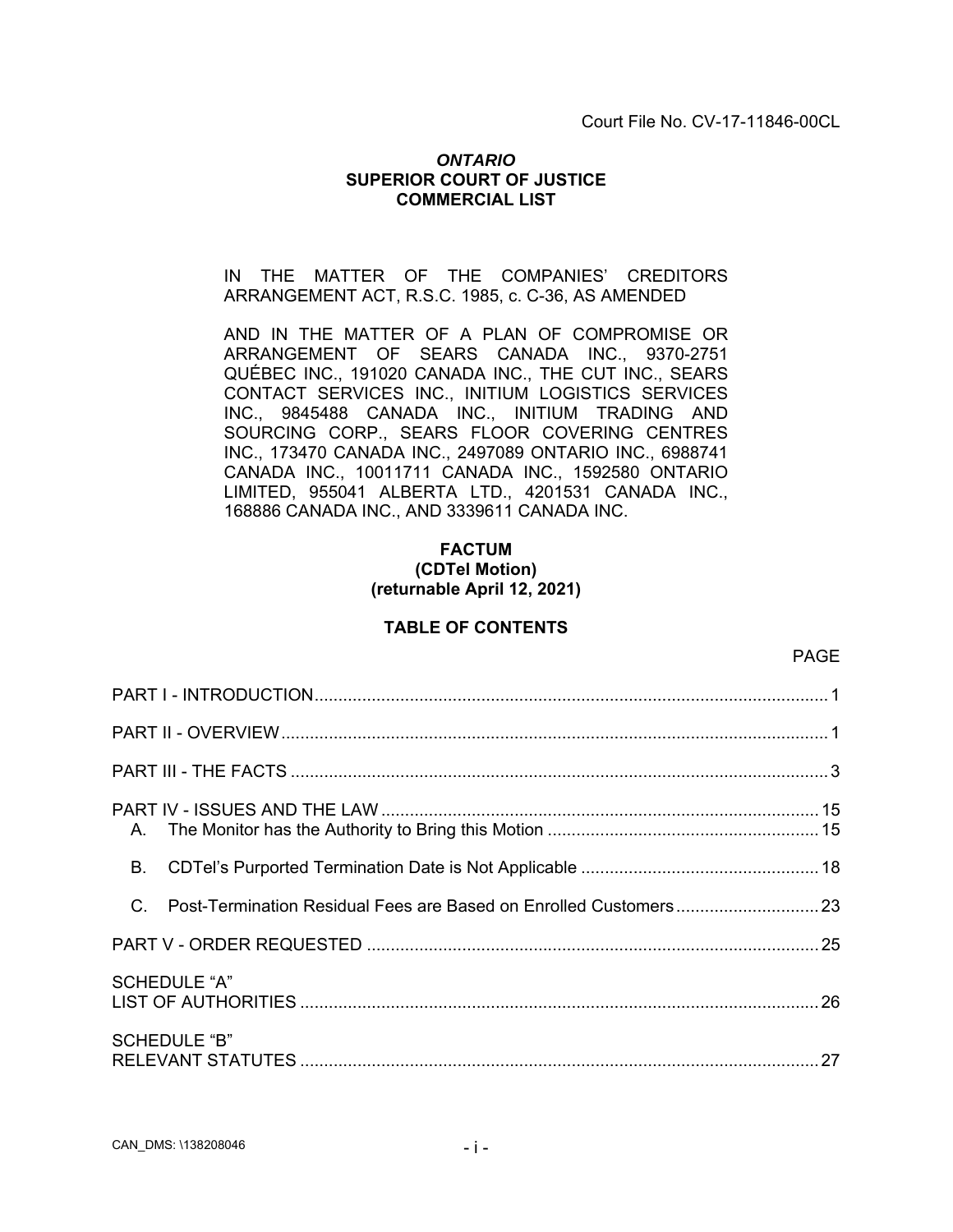## **PART I - INTRODUCTION**

- 1. FTI Consulting Canada Inc., in its capacity as court-appointed Monitor (the "**Monitor**") of the Applicants, seeks an order for, among other things, the following (the "**Order**"):
	- (a) Payment of **Residual Fees** (from October 1, 2017 to December 31, 2019):
		- (i) directing CDTel Inc. ("**CDTel**") to pay Sears Connect ("**Sears**") outstanding Residual Fees (as defined herein) in the amount of \$1,256,570 (including HST);
	- (b) Payment of **Post-Termination Residual Fees** (January 1, 2020 onward):
		- (i) directing CDTel to pay Sears outstanding Post-Termination Residual Fees (as defined herein) in the amount of \$141,873.45 (including HST);
		- (ii) directing CDTel to deliver documentation necessary for the Monitor to calculate ongoing Post-Termination Residual Fees within 15 days following the end of each subsequent month; and
		- (iii) directing CDTel to pay to Sears Post-Termination Residual Fees within 30 days following the end of each month from January 1, 2021 onward at the rates calculated in accordance with the parties' contractual arrangements based upon Enrolled Customers (as defined herein) revenue.

#### **PART II - OVERVIEW**

2. Prior to 2015, Sears directly administered and provided certain long distance calling plans and services to customers. In 2015, Sears assigned its long distance calling business to CDTel pursuant to a telecommunications services agreement (the "**Agreement**"). In return, CDTel is obligated to remit two types of residual fees to Sears.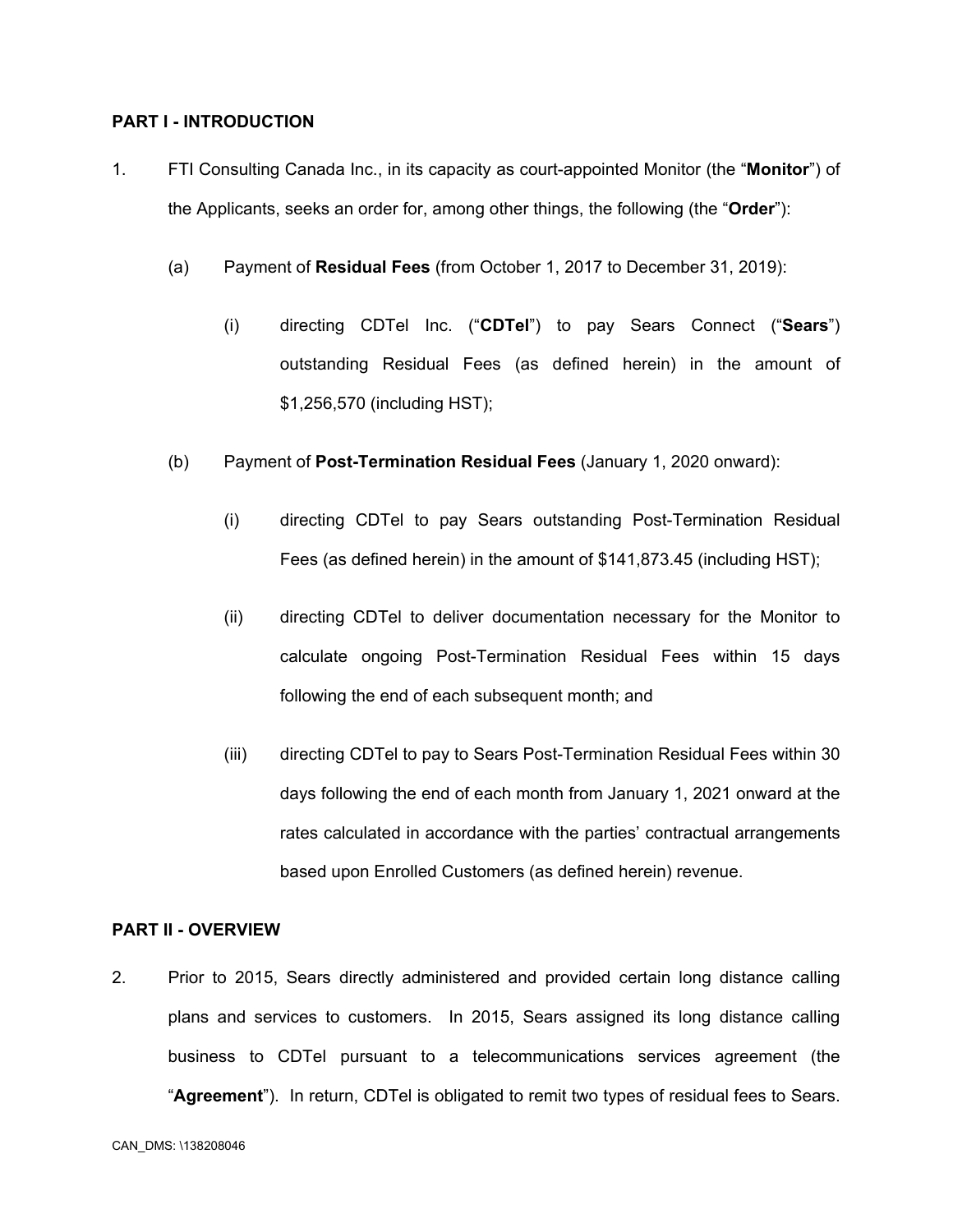Prior to termination of the Agreement, CDTel is obligated to pay residual fees at certain fixed rates. After termination of the Agreement, CDTel is obligated to pay tail fees (or post-termination residual fees) at significantly reduced variable rates.

- 3. CDTel purported to terminate the Agreement in November 2017. CDTel claims that it was entitled to do so as a result of, among other things, Sears' cessation of business, insolvency and/or commencement of these CCAA proceedings which trigger a party's right to terminate under the Agreement. Based on CDTel's purported termination date of November 2017, CDTel claims that its obligation to pay pre-termination residual fees stopped at that date and it only owes *post-termination* residual fees in the amount of \$300,938.25 (including HST).
- 4. The Monitor disagrees. CDTel's purported termination of the Agreement in November 2017 contravenes the provisions of the Initial Order and section 34(1) of the CCAA, and reliance upon such termination rights also violates the anti-deprivation rule. As such, the Monitor is seeking an order directing CDTel to rectify its ongoing breach of the Initial Order and to comply with its contractual obligations under the Agreement.
- 5. In the Monitor's view, the Agreement remained in full force and effect until the expiry of its initial five-year term on December 31, 2019. As a result, CDTel is obligated to remit residual fees in the amount of \$1,256,570 (including HST) for the period October 2017 to December 2019, and post-termination residual fees for the period January 2020 to December 2020 in the amount of \$141,873.45 (including HST). CDTel's obligation to pay post-termination residual fees continues until the number of customers enrolled in the applicable programs drops below certain thresholds. Based on information received to date, it is the Monitor's view that CDTel's obligation to remit post-termination residual fees in an amount of approximately \$10,000 per month will continue for several years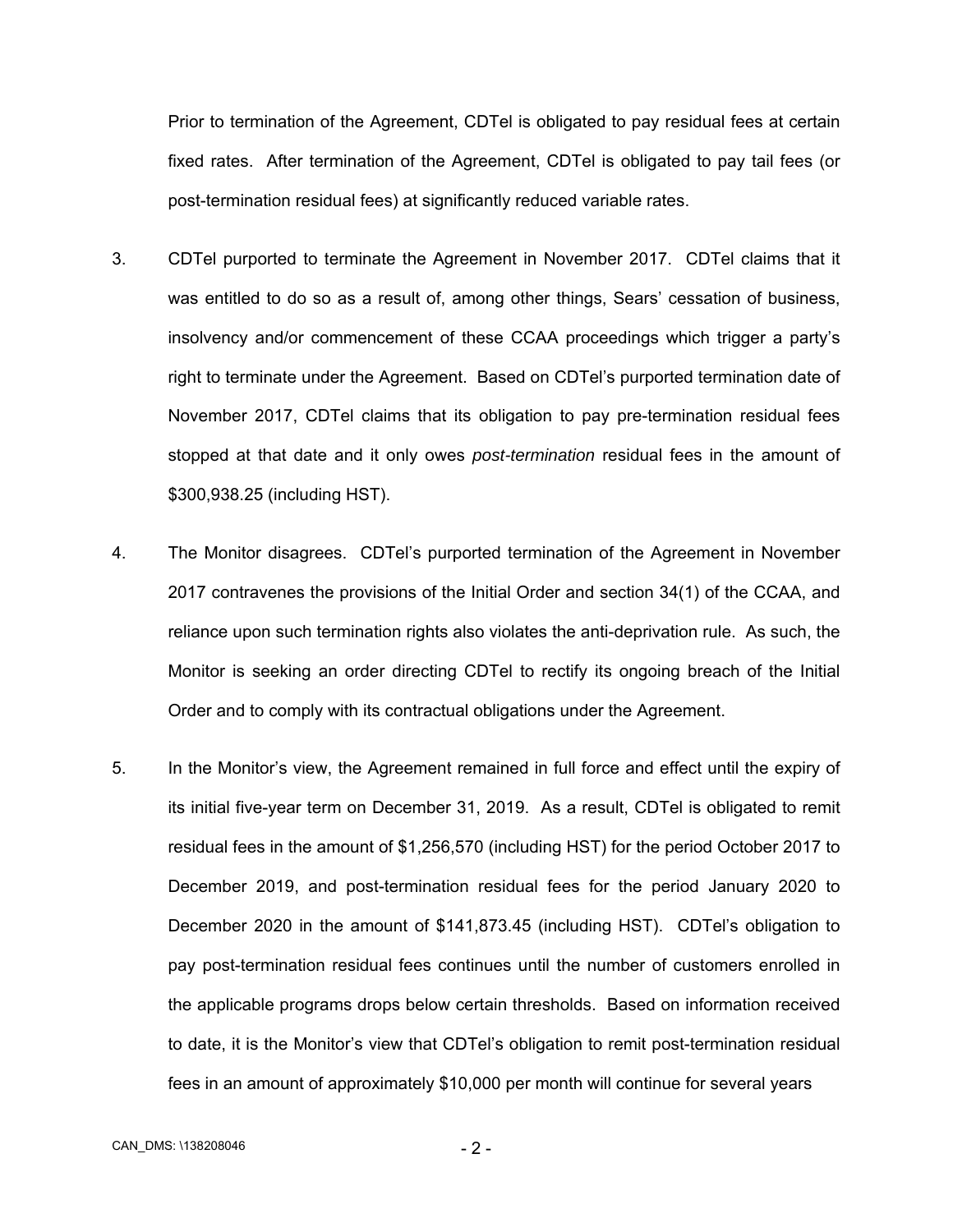## **PART III - THE FACTS1**

## **A. Background**

- 6. On June 22, 2017, the Applicants (including Sears Connect, the "**Sears Canada Entities**") sought and obtained an initial order (as amended and restated, the "**Initial Order**") under the CCAA (the "**CCAA Proceedings**"). The relief granted pursuant to the Initial Order was also extended to Sears Connect, a partnership forming part of the operations of the Applicants.2
- 7. The Initial Order appointed FTI Consulting Canada Inc. as the Monitor. The Initial Order also granted an initial stay of proceedings (the "**Stay**") against the Sears Canada Entities until July 22, 2017 (the "**Stay Period**"). The Stay Period was most recently extended to July 31, 2021.3

## **B. The CDTel Agreement**

- 8. Before 2015, Sears directly managed, administered and provided certain long distance communications products and services that were marketed under the name "Sears Connect" (the "**Brand Name**").4
- 9. On January 1, 2015, Sears and CDTel entered into the Agreement.5 Under the Agreement, Sears assigned to CDTel all rights in and to Sears' long distance

 $\overline{a}$ <sup>1</sup> The facts with respect to this motion are more fully set out in the Monitor's Forty-Fourth Report dated January 27, 2021 ("**Forty-Fourth Report**"), Monitor's Motion Record dated January 27, 2021 ("**Monitor's Record**"), Tab 2, p. 8-21, and Supplement to the Forty-Fourth Report of the Monitor, dated March 18, 2021 ("**Supplement to the Forty-Fourth Report**"), Monitor's Supplemental Motion Record dated March 18, 2021 ("**Monitor's Supplemental Record**"), Tab 1, pp. 1-12.

<sup>2</sup> Forty-Fourth Report at para. 1, Monitor's Record, Tab 2, p. 10.

 $3$  Forty-Fourth Report at para. 2, Monitor's Record, Tab 2, p. 11.

<sup>4</sup> Forty-Fourth Report at para. 12, Monitor's Record, Tab 2, p. 13.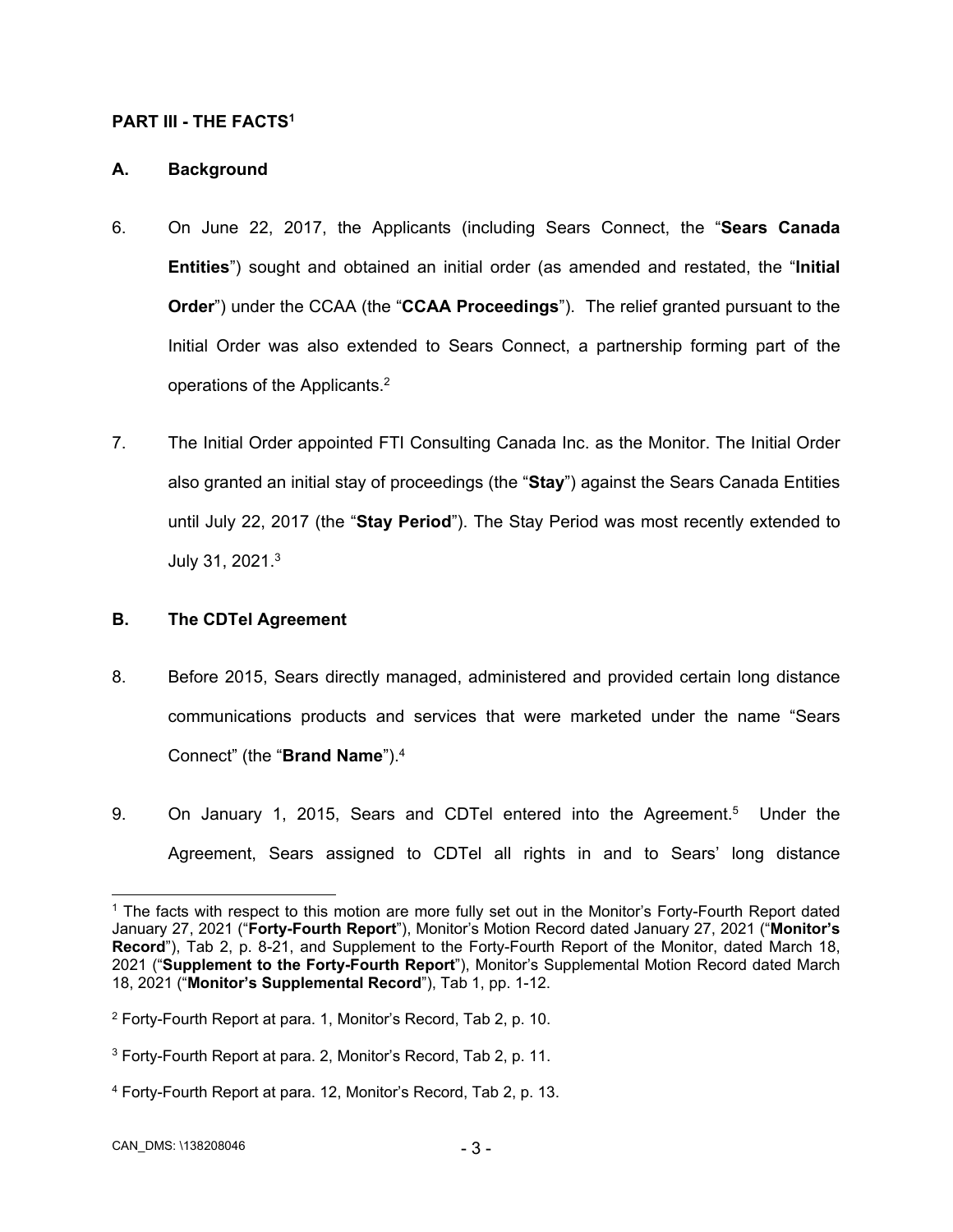telecommunications service (the "**LD Program**"), and transferred to CDTel all of the customers enrolled in the LD Program. $6\,$  In essence, CDTel purchased Sears' book of LD Program customers and the revenues associated with that customer base.

- 10. CDTel is also entitled to provide another long distance service program to existing and new customers (the "**ComparAction Program**", and together with the LD Program, the "**Programs**").7
- 11. CDTel received millions of dollars in annual net revenues from the LD Program customers that Sears transferred to CDTel in 2015. For instance, the net revenue generated from the LD Program between October 2017 and December 2020 was \$9,454,494 (before HST).<sup>8</sup> The net revenues generated from the ComparAction Program is only a fraction of the net revenues generated from the LD Program. The net revenues generated from the ComparAction Program during that same period was \$83,712 (before HST).<sup>9</sup>
- 12. In return for the assignment, CDTel was obligated to remit to Sears certain residual fees based upon a fixed percentage of the revenue streams purchased by CDTel during the term of the Agreement, and certain post-termination residual fees tied to the same revenue streams after termination at reduced variable rates.<sup>10</sup>

 <sup>5</sup> Forty-Fourth Report at paras. 6(a), 13, Monitor's Record, Tab 2, p. 11, 13.

<sup>6</sup> Forty-Fourth Report at para. 13, Monitor's Record, Tab 2, pp. 13-14; Agreement, s. 3.01, CDTel's Responding Record dated February 17, 2021 ("**CDTel's Responding Record**"), Tab 1(N), p. 372.

<sup>7</sup> Forty-Fourth Report at para. 13, Monitor's Record, Tab 2, pp. 13-14.

<sup>8</sup> Appendix C to the Supplement to Forty-Fourth Report, Monitor's Supplemental Record, Tab 1(C), p. 58.

<sup>9</sup> Appendix C to the Supplement to Forty-Fourth Report, Monitor's Supplemental Record, Tab 1(C), p. 58.

<sup>10</sup> Sears Connect Telecommunications Services Agreement ("**Agreement**"), s. 7.02, 9.04, CDTel's Responding Record, Tab 1(N), pp. 383-384, 389-390.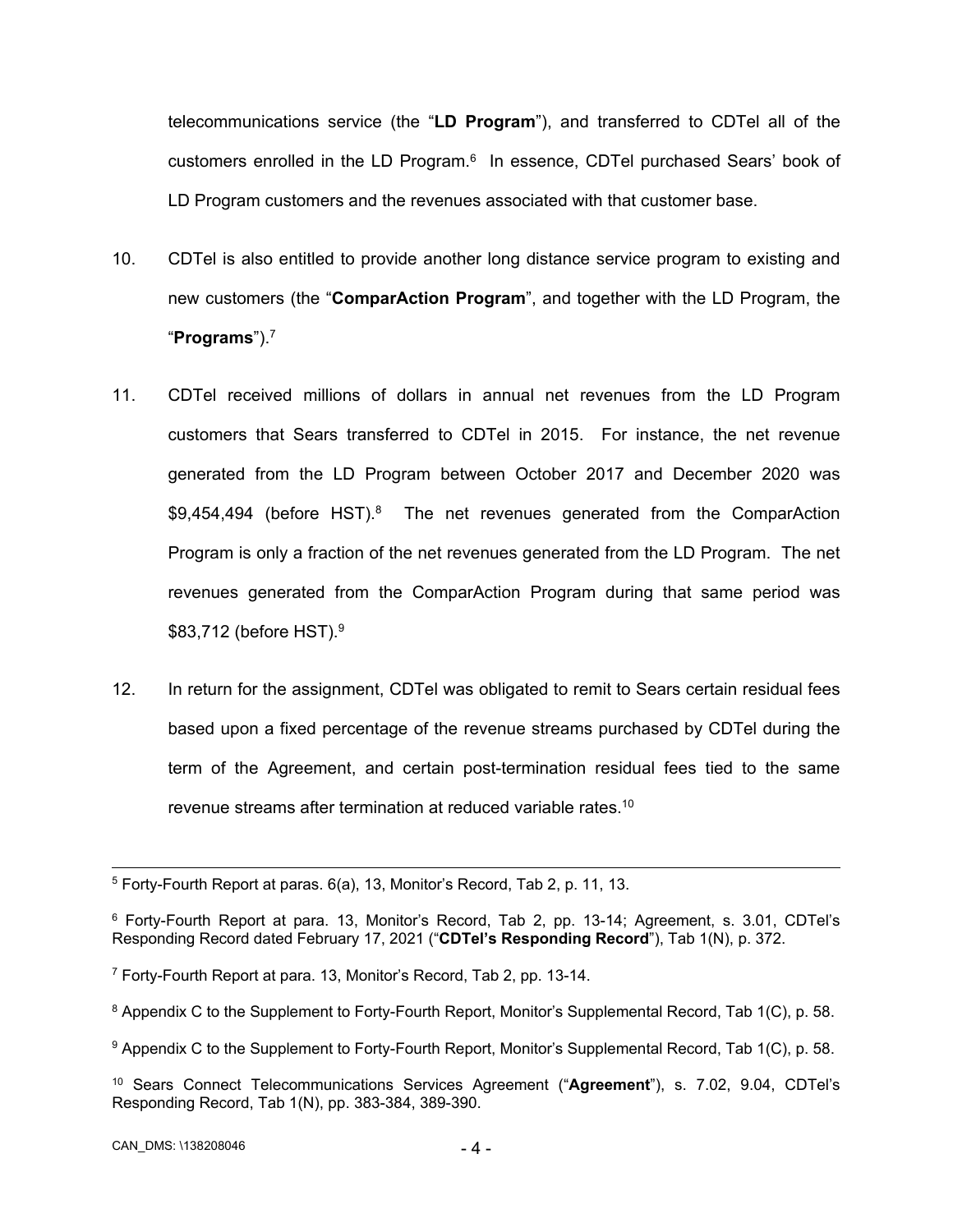13. As part of the Agreement, Sears also assigned to CDTel a non-exclusive license to use the Brand Name and associated Sears trademarks (the "**Sears Trademarks**") for the duration of the term of the Agreement.<sup>11</sup> Pursuant to the Agreement, CDTel agreed to pay to Sears a lump-sum payment of \$800,000, which was paid out in 2015, 2016 and 2017.<sup>12</sup> This fee was described as the Trade-Mark License Fee.

# **C. CDTel Purports to Terminate the Agreement**

14. On or around November 1, 2017, CDTel advised Sears that CDTel was terminating the

Agreement pursuant to sections 9.03(b) and (c) as a result of Sears' commencement of

these CCAA proceedings, insolvency and cessation of business (the "**Purported** 

**Termination**").<sup>13</sup> These termination provisions are reproduced below:

**Section 9.03 Termination**. Either Party (the "Terminating Party") may terminate this Agreement at any time by delivery of written notice to the other Party (the "Defaulting Party") upon the occurrence of any one of the following: […]

(b) the cessation or threatened cessation by the Defaulting Party of its business generally or the admission by the Defaulting Party of its inability to, or, its actual failure to, pay its debts generally;

(c) the entering or obtaining a decree or order of a court of competent jurisdiction adjudging the Defaulting Party a bankrupt or insolvent, or approving as properly filed a petition seeking the winding-up of the Defaulting Party under the *Companies' Creditors Arrangement Act*  (Canada), the *Bankruptcy and Insolvency Act* (Canada) or the *Windingup and Restructuring Act* (Canada) or any other bankruptcy, insolvency or analogous laws or ordering the winding up or liquidation of its affairs;<sup>14</sup>

 $\overline{a}$ <sup>11</sup> Agreement, s. 5.01, CDTel's Responding Record, Tab 1(N), p. 380.

<sup>&</sup>lt;sup>12</sup> Agreement, s. 7.01, CDTel's Responding Record, Tab 1(N), p. 383; Exhibit D to the Affidavit of Alain Harari sworn March 16, 2021 ("**Second Harari Affidavit**") CDTel's Supplementary Responding Record dated March 16, 2021 ("**CDTel's Supplementary Responding Record**"), Tabs 1(D), p. 30.

<sup>&</sup>lt;sup>13</sup> Forty-Fourth Report at para, 16, Monitor's Record, Tab 2, p. 14,

<sup>14</sup> Agreement, s. 9.03, CDTel's Responding Record, Tab 1(N), p. 388-389.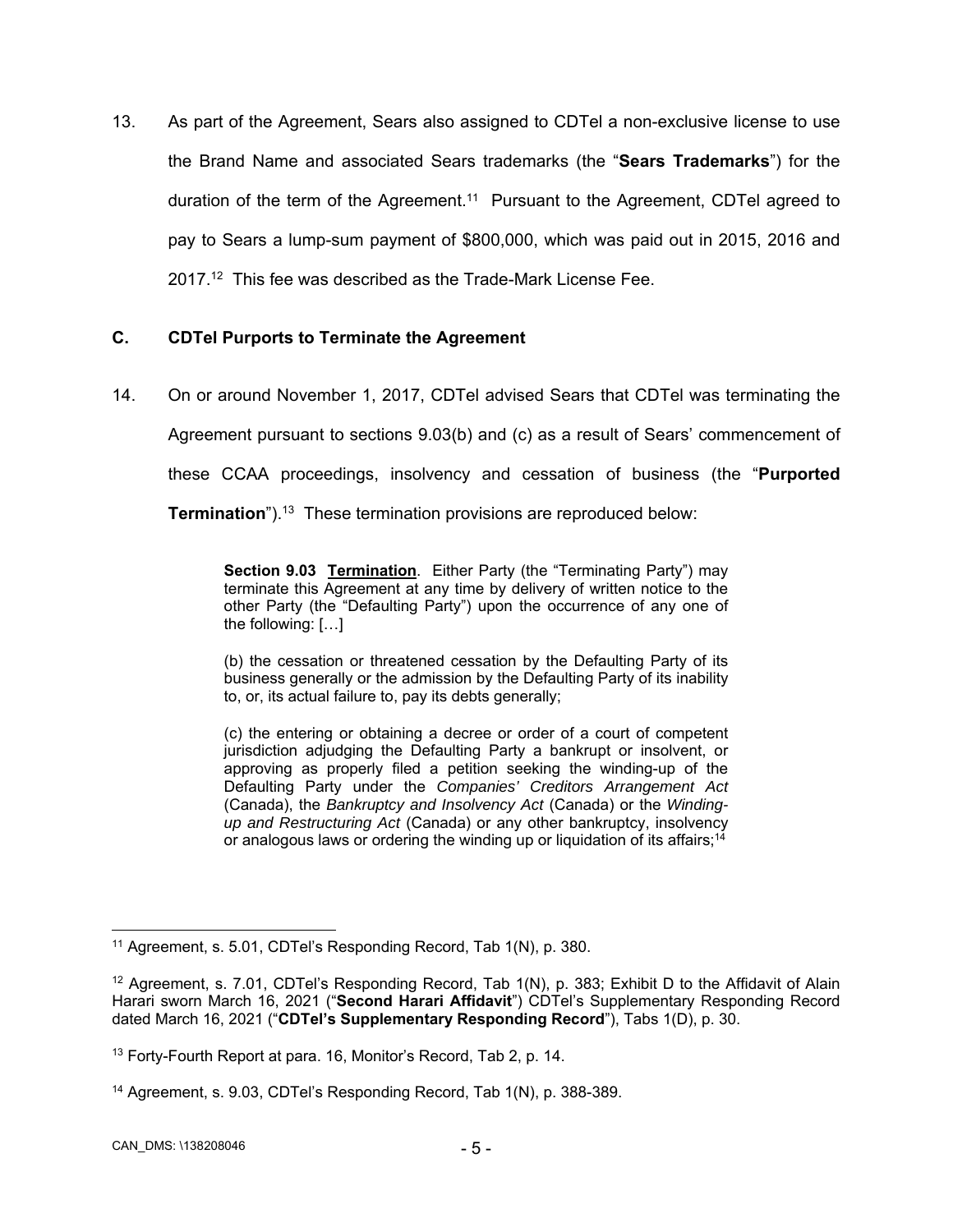- 15. On November 7, 2017, the Monitor sent a letter to CDTel to advise that the Initial Order prevented CDTel from ceasing to perform its obligations under the Agreement. The Monitor further advised that the Purported Termination was contrary to section 34(1) of the CCAA. As a result, the Monitor advised CDTel that the Agreement remained in full force and effect and that CDTel must comply with its obligations under the Agreement.<sup>15</sup>
- 16. CDTel did not agree with the Monitor's position and, in continued breach of the Initial Order, has operated under the basis that it properly terminated the Agreement effective November 2017 and ceased paying fees in May 2018.<sup>16</sup>

# **D. Types of Residual Fees**

17. There are two categories of residual fees payable to Sears under the Agreement:

(a) residual fees payable at fixed rates during the term of the Agreement (the "Residual Fees"),<sup>17</sup> and

- (b) residual fees payable at reduced variable rates after the expiry or termination of the Agreement (the "**Post-Termination Residual Fees**").18
- 18. Pursuant to section 9.01 of the Agreement, the Agreement has an initial term of five years with automatic renewals for successive one-year periods unless terminated upon six months written notice from either party.  $19$  The initial term of the Agreement expired

<sup>15</sup> Forty-Fourth Report at para. 17, Monitor's Record, Tab 2, p. 14; Letter dated November 7, 2017, Monitor's Record, Tab 2(B), pp. 24-25.

<sup>&</sup>lt;sup>16</sup> CDTel's last payment in May 2018 was in respect of CDTel's calculation of Post-Termination Residual Fees owing for December 2017; Exhibit U to CDTel's Responding Record, Tab 1(U), p. 516.

<sup>17</sup> Agreement, s. 7.02, CDTel's Responding Record, Tab 1(N), pp. 383-384.

<sup>&</sup>lt;sup>18</sup> Agreement, s. 9.04, CDTel's Responding Record, Tab 1(N), pp. 389-390.

<sup>19</sup> Agreement, s. 9.01, CDTel's Responding Record, Tab 1(N), p. 388.

CAN\_DMS: \138208046 - 6 -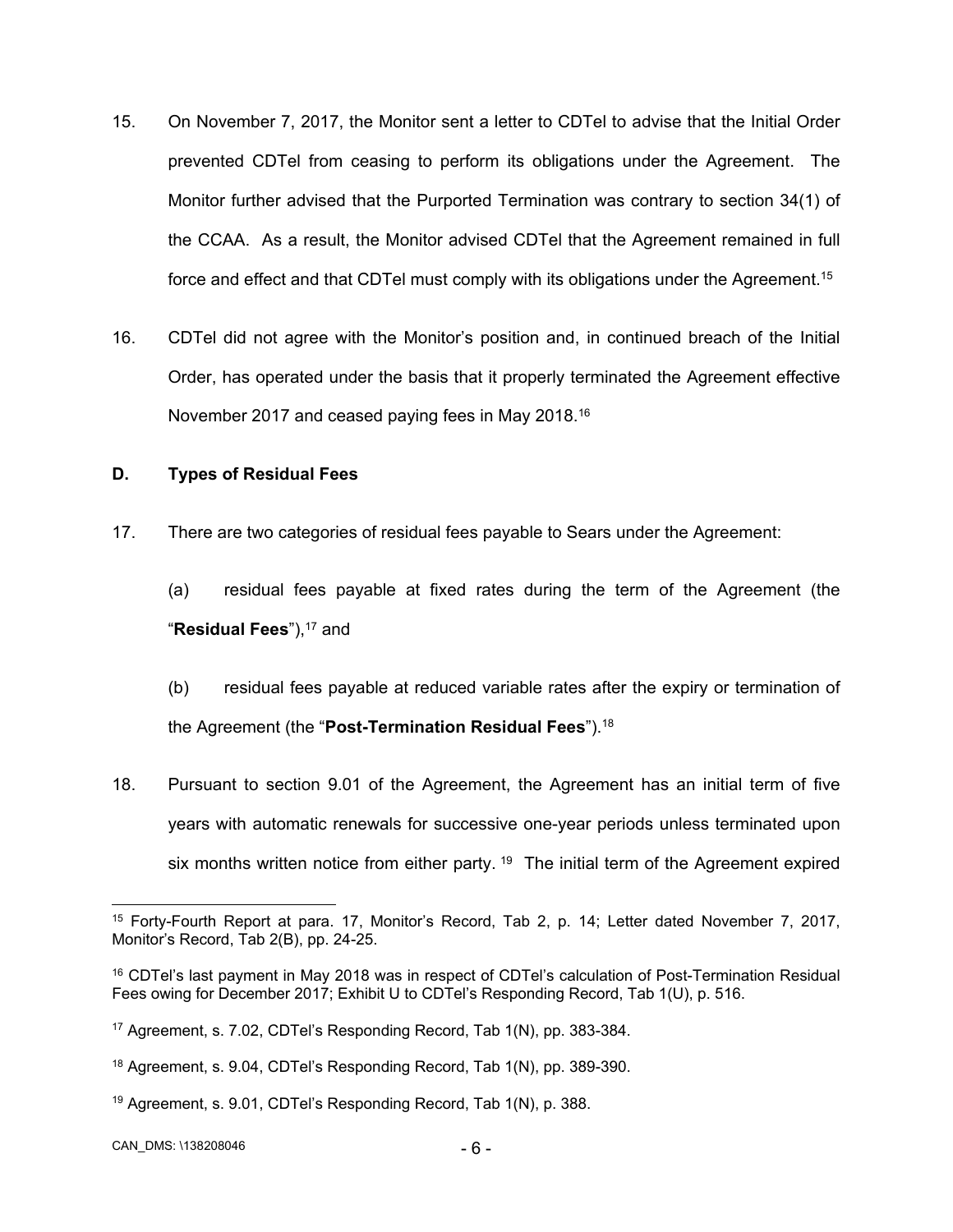on December 31, 2019, but automatically renewed for one year on January 1, 2020, in accordance with section 9.01 of the Agreement.20

19. However, for the purpose of this motion, the Monitor accepts a termination date of December 31, 2019, which represents the date of the expiry of the initial five-year term of the Agreement, without the automatic renewal.<sup>21</sup>

# **(a) Residual Fees**

- 20. During the life of the Agreement, CDTel is obligated to remit to Sears Residual Fees on a monthly basis equal to:<sup>22</sup>
	- (a) 24% of the previous month's LD Program net revenue ("**LD Net Revenue**"), and
	- (b) 15% of the ComparAction Program net revenue ("**ComparAction Net Revenue**").
- 21. CDTel claims that the Agreement was amended to reduce the residual fees for the LD Program from a rate of 24% to 17%.<sup>23</sup> In support, CDTel relies upon an unexecuted copy of an amending agreement dated September 1, 2016 (the "**Amending**  Agreement<sup>"</sup>).<sup>24</sup> The Monitor has conducted a review of the books and records of Sears and has not been able to verify whether the Amending Agreement was executed and in

  $20$  Forty-Fourth Report at para. 15, Monitor's Record, Tab 2, p. 14.

 $21$  Supplement to the Forty-Fourth Report at para. 12, Monitor's Supplemental Record, Tab 1, p. 4.

<sup>22</sup> Agreement, s. 7.02, CDTel's Responding Record, Tab 1(N), p. 383-384.

<sup>23</sup> Affidavit of Alain Harari sworn February 17, 2021 ("**Harari Affidavit**") at paras. 17-18, CDTel's Responding Record, Tab 1, p. 12.

<sup>&</sup>lt;sup>24</sup> Harari Affidavit at para. 19, CDTel's Responding Record, Tab 1, p. 12; First Amending Agreement, CDTel's Responding Record, Tab 1(P), p. 457-462.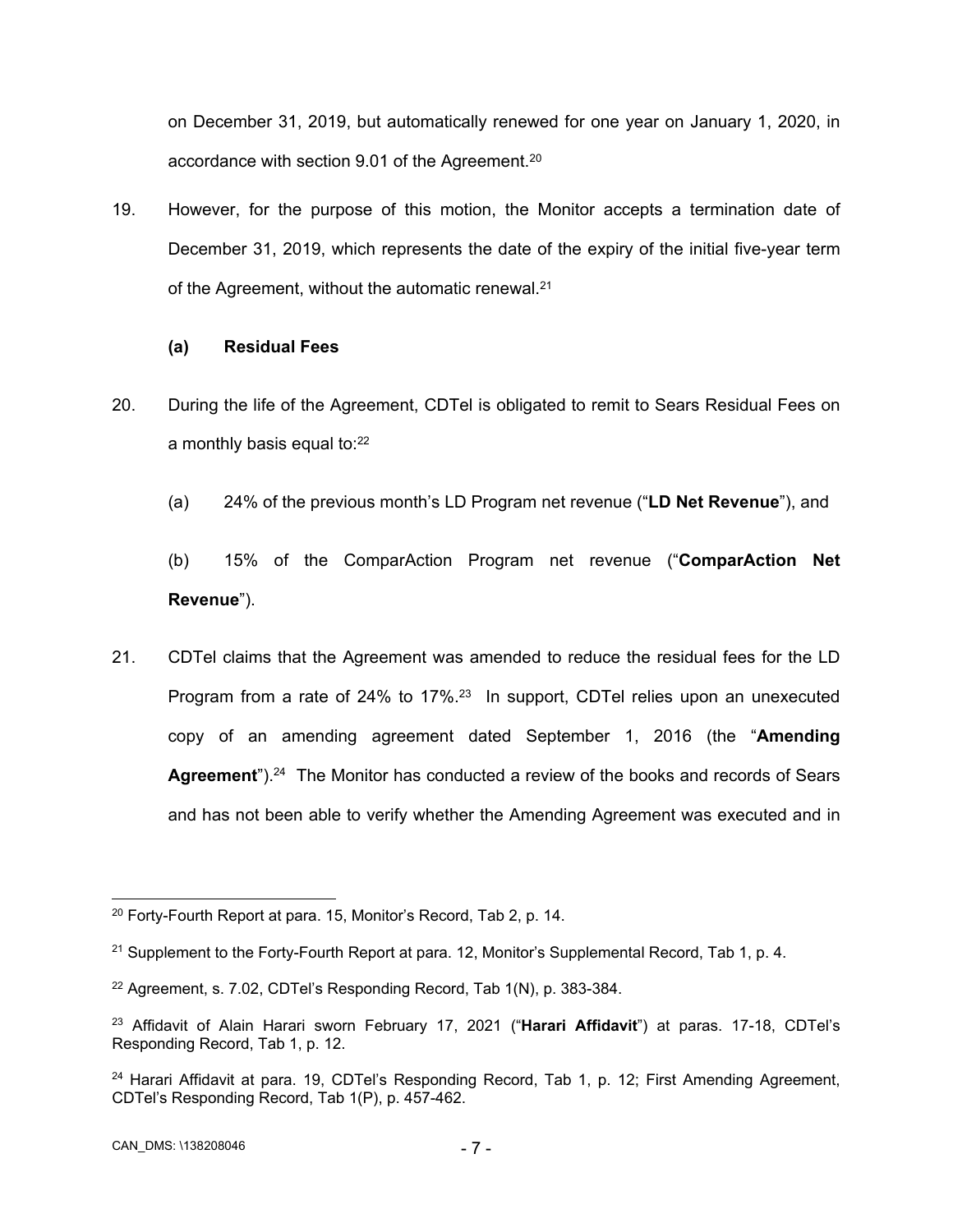effect.25 However, based on CDTel's Supplementary Responding Record, it appears that the parties operated on the basis that the Amending Agreement was in force.<sup>26</sup>

22. As such, the Monitor has calculated the amount of outstanding Residual Fees for the LD Program and the ComparAction Program for the remainder of the initial term of the Agreement (i.e. from October 1, 2017 to December 31, 2019) based upon a 17% rate for the LD Program and a 15% rate for the ComparAction Program pursuant to the terms of the Amending Agreement, as shown below:<sup>27</sup>

| LD Program                | <b>ComparAction</b><br>Program | <b>Residual Fees Owing from</b><br>October 1, 2017 to December 31, 2019 |
|---------------------------|--------------------------------|-------------------------------------------------------------------------|
| 17% (assumes the Amending | 15%                            | \$1,256,570 (incl. HST)                                                 |
| Agreement was in force)   |                                |                                                                         |

# **(b) Post-Termination Residual Fees**

- 23. After December 31, 2019, and provided that CDTel ceases to use the Sears Trademarks, CDTel is required to pay Sears Post-Termination Residual Fees at the following rates until there are no longer any "Enrolled Customers" in the Programs: $^{28}$ 
	- (a) **ComparAction Program**: the rate for the ComparAction Program is reduced from 15% to 5%; and
	- (b) **LD Program**: the rate for the LD Program is dictated by a churn table that is included in Schedule 2 of the Agreement (the "**Churn Table**").

  $25$  Supplement to the Forty-Fourth Report at para. 13, Monitor's Supplemental Record, Tab 1, p. 5.

<sup>&</sup>lt;sup>26</sup> Exhibits A-E to CDTel's Supplementary Responding Record, Tabs  $1(A)$  - 1 (E), p. 6-33; Supplement to the Forty-Fourth Report at para. 15, Monitor's Supplemental Record, Tab 1, p. 5.

<sup>&</sup>lt;sup>27</sup> Supplement to the Forty-Fourth Report at para. 16, Monitor's Supplemental Record, Tab 1, p. 5; Monitor's Calculation of Residual Fees Owing from October 1, 2017 to December 31, 2019, Monitor's Supplemental Record, Tab 1(C), p. 58-60.

 $28$  Agreement, s. 9.04(a)(ii), CDTel's Responding Record, Tab 1(N), p. 389.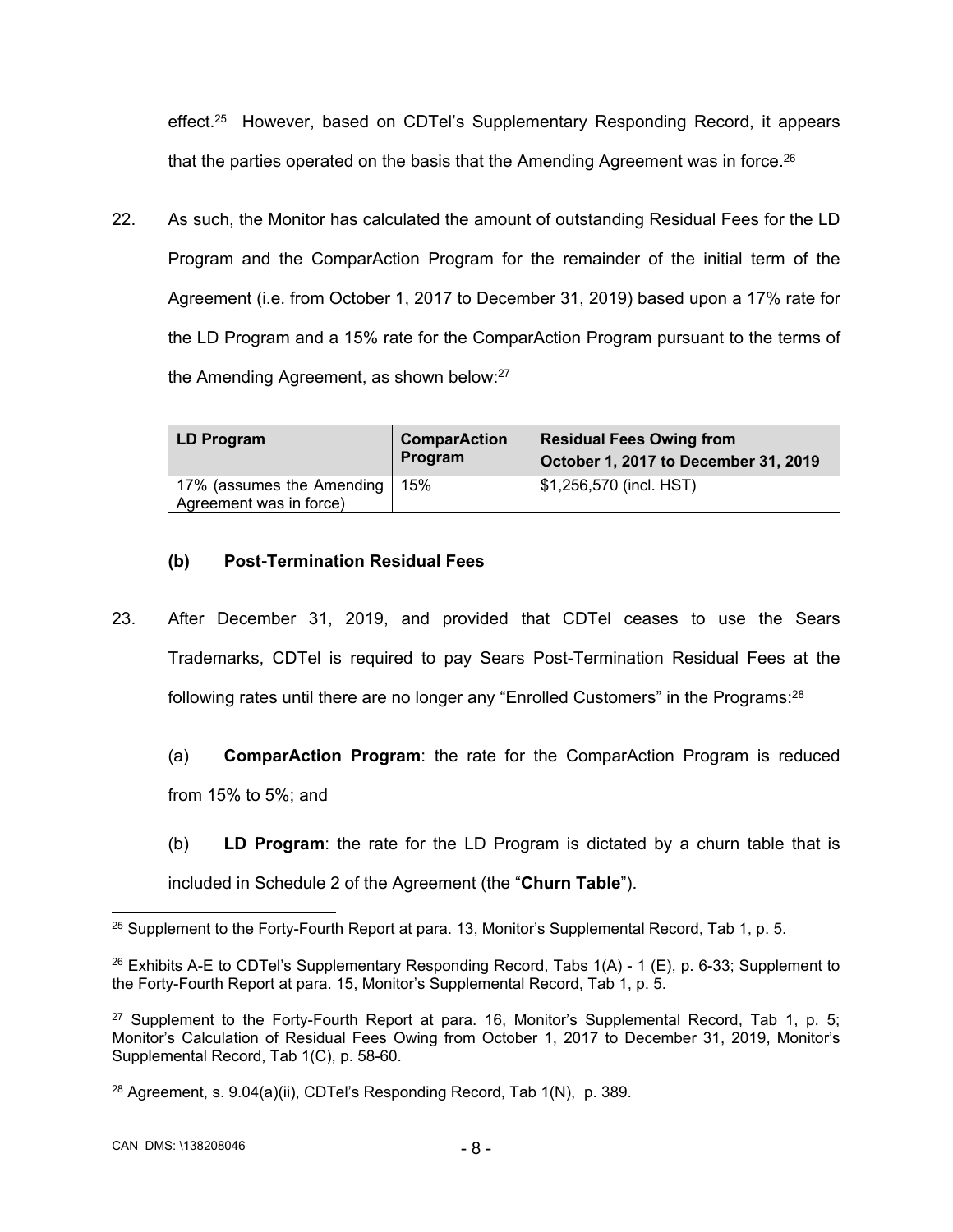24. The Churn Table, reproduced below, provides the applicable percentage of LD Net Revenue that is payable to Sears based on the number of Enrolled Customers in the LD Program:<sup>29</sup>

|            |               | <b>Ending Enrolled Customer Range</b> |        |        |        |        |        |        |         |        |
|------------|---------------|---------------------------------------|--------|--------|--------|--------|--------|--------|---------|--------|
| % Residual |               | Year 1                                |        | Year 2 |        | Year 3 |        | Year 4 |         | Year 5 |
|            | 24%<br>62,000 |                                       | 48,000 |        | 37.500 |        | 29,000 |        | 22,5000 |        |
|            | 20%<br>59,000 | 61,999                                | 45,000 | 47,999 | 34,500 | 37,499 | 26,000 | 28,999 | 20,000  | 22,499 |
|            | 15%<br>54,000 | 58.999                                | 40,000 | 44.999 | 29,500 | 34,499 | 21,000 | 25,999 | 17,000  | 19,999 |
|            | 10%<br>48,000 | 53,999                                | 34,000 | 39,999 | 23.500 | 29,499 | 15,000 | 20.999 | 14,000  | 16,999 |
|            | 5%<br>19,000  | 47.999                                | 19,000 | 33,999 | 11,000 | 23,499 | 11,000 | 14,999 | 11,000  | 13,999 |
|            | $0\%$<br>0    | 18,999                                |        | 18,999 | 0      | 10,999 | 0      | 10,999 | 0       | 10,999 |

Residual % based on Enrolled Customer counts at the end of each year

- 25. An Enrolled Customer is defined in the Agreement to include any customer enrolled in the LD Program and/or the ComparAction Program.<sup>30</sup>
- 26. The Monitor was previously unable to calculate Post-Termination Residual Fees as CDTel only provided data regarding the number of Billed Accounts (as defined below), instead of the number of Enrolled Customers despite repeated requests by the Monitor for CDTel to provide the latter.<sup>31</sup>

# Customer-Enrollment Data

27. On March 24, 2021, Mr. Alain Harari of CDTel was cross-examined for the primary purpose of understanding the types of customer-enrollment data CDTel was able to

 $\overline{a}$ <sup>29</sup> Agreement, Schedule 2, CDTel's Responding Record, Tab 1(N), p. 408.

<sup>30</sup> Agreement, s. 1.01, CDTel's Responding Record, Tab 1(N), p. 370.

<sup>&</sup>lt;sup>31</sup> The Monitor notes that CDTel is obligated to provide weekly reporting of customer-enrollment data pursuant to section 6.05 of the Agreement, but the Monitor has requested and will be satisfied with monthly reporting.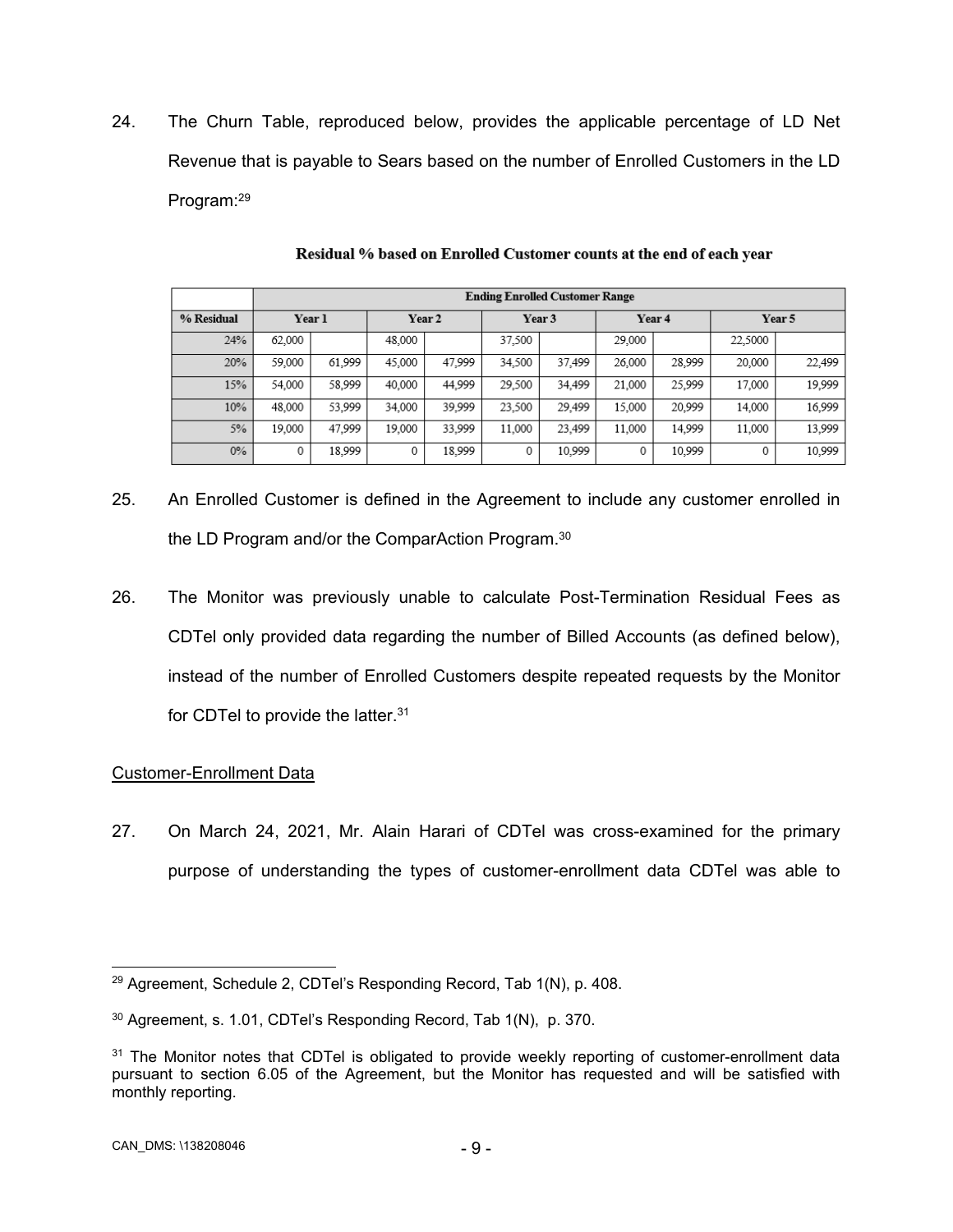provide the Monitor. Mr. Harari admitted that CDTel could provide data with respect to the following three customer-enrollment metrics: 32

(a) customers that are enrolled in the LD Program and whose accounts have not been terminated due to unpaid invoices (the "**Active Customers**");

(b) customers that are enrolled in the LD Program that have made a long distance call, and for which CDTel has issued a bill for such usage, within the preceding 24 months (the "**Active Customers Billed in Preceding 24 Months**"); and

(c) customers that are enrolled in the LD Program that made a long distance call, and for which CDTel has issued a bill for such usage, in a particular month ( "**Billed Accounts**").

# Active Customers Consistent with Enrolled Customers

- 28. In the Monitor's view, the data with respect to the number of Active Customers, which include customers that are enrolled in the LD Program and whose accounts have not been terminated by CDTel for unpaid invoices, appears to be the most consistent with the definition of Enrolled Customers and the purpose of the Agreement as these are all customers who represent potential future revenue streams for CDTel. As such, it is the Monitor's position that the number of the Active Customers should be used to calculate the Post-Termination Residual Fees in accordance with the Churn Table.
- 29. As a response to an undertaking, CDTel provided data for each of the three customerenrollment metrics.<sup>33</sup> As shown below, the number of Active Customers is consistently much higher than the number of Billed Accounts: 34

<sup>&</sup>lt;sup>32</sup> Answers to undertakings from the cross-examination of A. Harari held on March 24, 2021, the Monitor's Second Supplemental Motion Record dated March 31, 2021, Tab 2.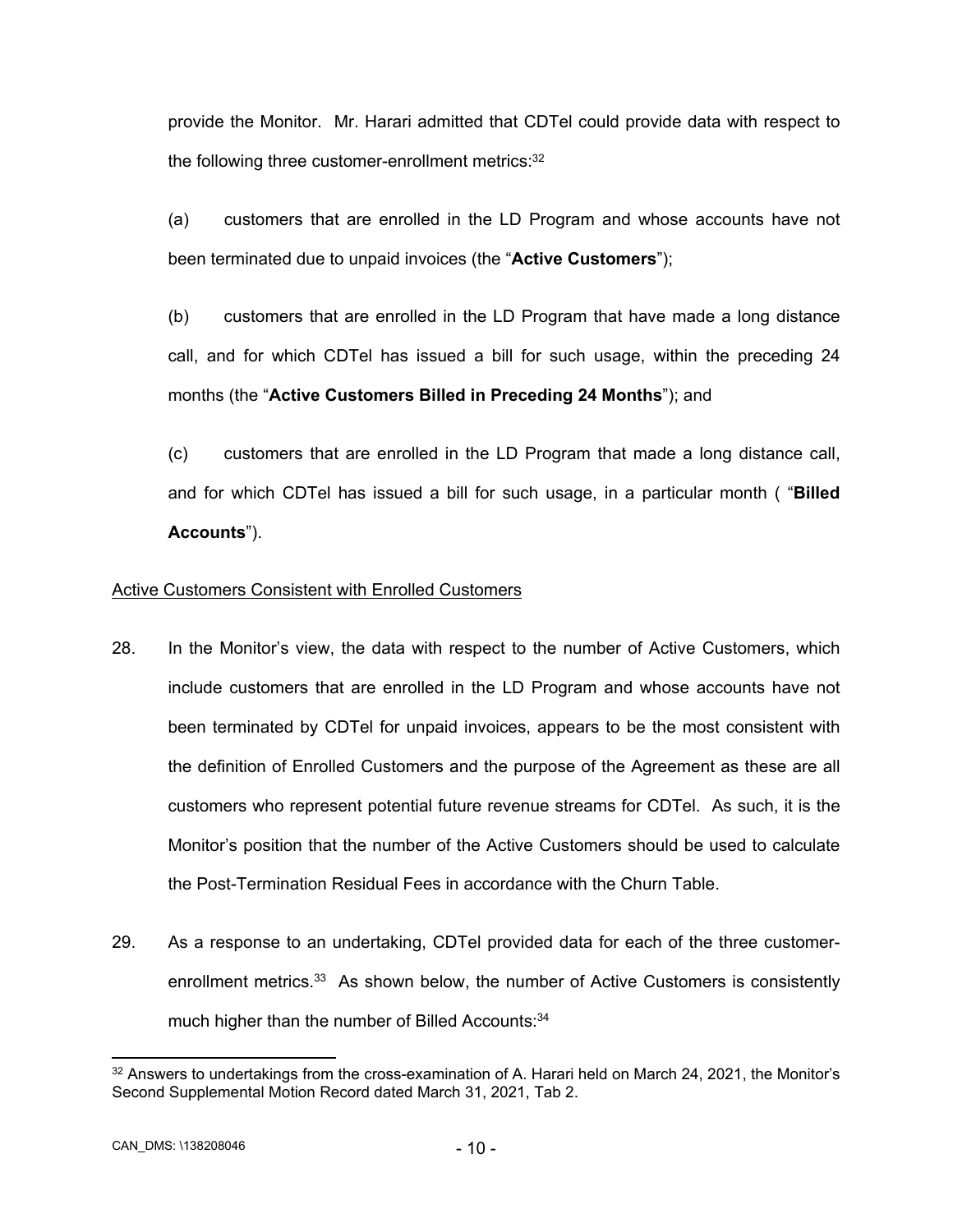|              | <b>Active Customers</b> | <b>Active Customers</b><br><b>Billed in Preceding</b><br>24 Months | <b>Billed Accounts</b> | Net LD Program<br><b>Revenue for Year</b><br>Ending |
|--------------|-------------------------|--------------------------------------------------------------------|------------------------|-----------------------------------------------------|
| October 2018 | 35,396                  | 32.318                                                             | 19.480                 | \$3,438,412.57                                      |
| October 2019 | 30.767                  | 27.122                                                             | 16.780                 | \$2.824,107.95                                      |
| October 2020 | 26.974                  | 23.039                                                             | 14.809                 | \$2.515,865.09                                      |
|              |                         |                                                                    | Total                  | \$8.778.385.61                                      |

|               | <b>Active Customers</b> | <b>Billed Accounts</b><br><b>Active Customers</b><br><b>Billed in Preceding</b><br>24 Months |        | Net LD Program<br><b>Revenue for Year</b><br>Ending |  |
|---------------|-------------------------|----------------------------------------------------------------------------------------------|--------|-----------------------------------------------------|--|
| December 2019 | 30.083                  | 26.336                                                                                       | 16.838 | \$2.754,557.04                                      |  |
| December 2020 | 26.441                  | 22.366                                                                                       | 14.677 | \$2,491,954.70                                      |  |
|               |                         |                                                                                              | Total  | \$5.246.511.74                                      |  |

## Billed Accounts vs. Enrolled Customers

- 30. CDTel asserts that the "best metric" to calculate Post-Termination Residual Fees is Billed Accounts because it only accounts for the customers that actually used the LD Program and were billed for such usage during a particular month.<sup>35</sup> However, there is no reference to "billed accounts" anywhere in the Agreement.
- 31. The relevant metric used in the Agreement to calculate Post-Termination Residual Fees is the number of Enrolled Customers, which includes any customer enrolled in the LD Program.36

36 Supplement to the Forty-Fourth Report at para. 25, Monitor's Supplemental Record, Tab 1, p. 7.

<sup>&</sup>lt;sup>33</sup> Answers to undertakings from the cross-examination of A. Harari held on March 24, 2021, the Monitor's Second Supplemental Motion Record, Tab 2.

<sup>&</sup>lt;sup>34</sup> For the purposes of determining Post-Termination Residual Fees, the "year end" date to assess the number of Enrolled Customers is the date that is 12 months following the termination effective date. For CDTel, the applicable year-end date is every October based on its position that it terminated the Agreement effective November 1, 2017. For the Monitor, it is every December based on its position that the Agreement was terminated effective December 31, 2019.

<sup>35</sup> Harari Affidavit at para. 39, CDTel's Responding Record, Tab 1, p. 18.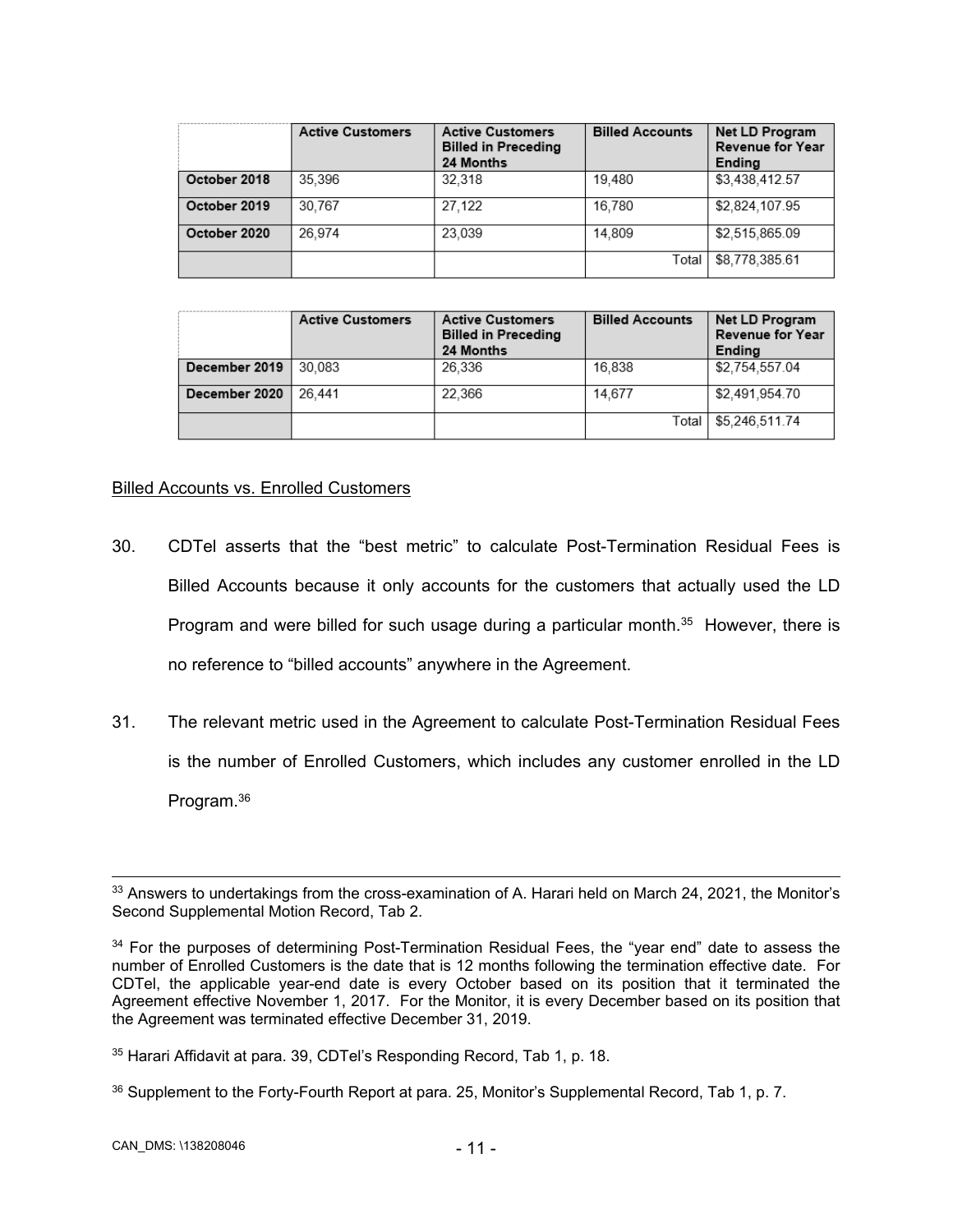32. CDTel also claims that using the number of Billed Accounts is consistent with "all of CDTel's prior Monthly Reports and Invoices".37 However, the prior Monthly Reports and Invoices only provided net revenue amounts generated from the LD Program, not any customer-enrollment data.38

### Post-Termination Residual Fees Based on December 2019 Termination Date

- 33. Since the Agreement was terminated at the end of the initial five year term on December 31, 2019, CDTel is obligated to pay Post-Termination Residual Fees from January 1, 2020 onward.
- 34. The amount of Post-Termination Residual Fees owing for the LD Program for the period January 1, 2020 to December 31, 2020 based on the number of Active Customers is \$140,795 (including HST), or 5% of the LD Net Revenue of \$2,491,954.70 (plus HST).
- 35. CDTel's obligation to remit Post-Termination Residual Fees for the LD Program continues until there are less than 11,000 Enrolled Customers in the LD Program.39 Given there were over 26,000 Active Customers as of December 2020, the Monitor notes that CDTel's obligation to pay Post-Termination Residual Fees in the amount of approximately \$10,000 per month or more will continue for several years given the relatively low year over year churn rate.
- 36. For comparison purposes, the Monitor has also calculated the amount of the LD Program Post-Termination Residual Fees that would be owing under the other two customer enrollment metrics for the period January 2020 to December 2020:

 $\overline{a}$ 

<sup>&</sup>lt;sup>37</sup> Harari Affidavit at para. 39, CDTel's Responding Record, Tab 1, p. 18.

<sup>&</sup>lt;sup>38</sup> Exhibit W to the Harari Affidavit, CDTel's Responding Record, Tab 1(W), p. 523.

<sup>39</sup> Agreement, Schedule 2, CDTel's Responding Record, Tab 1(N), p. 408.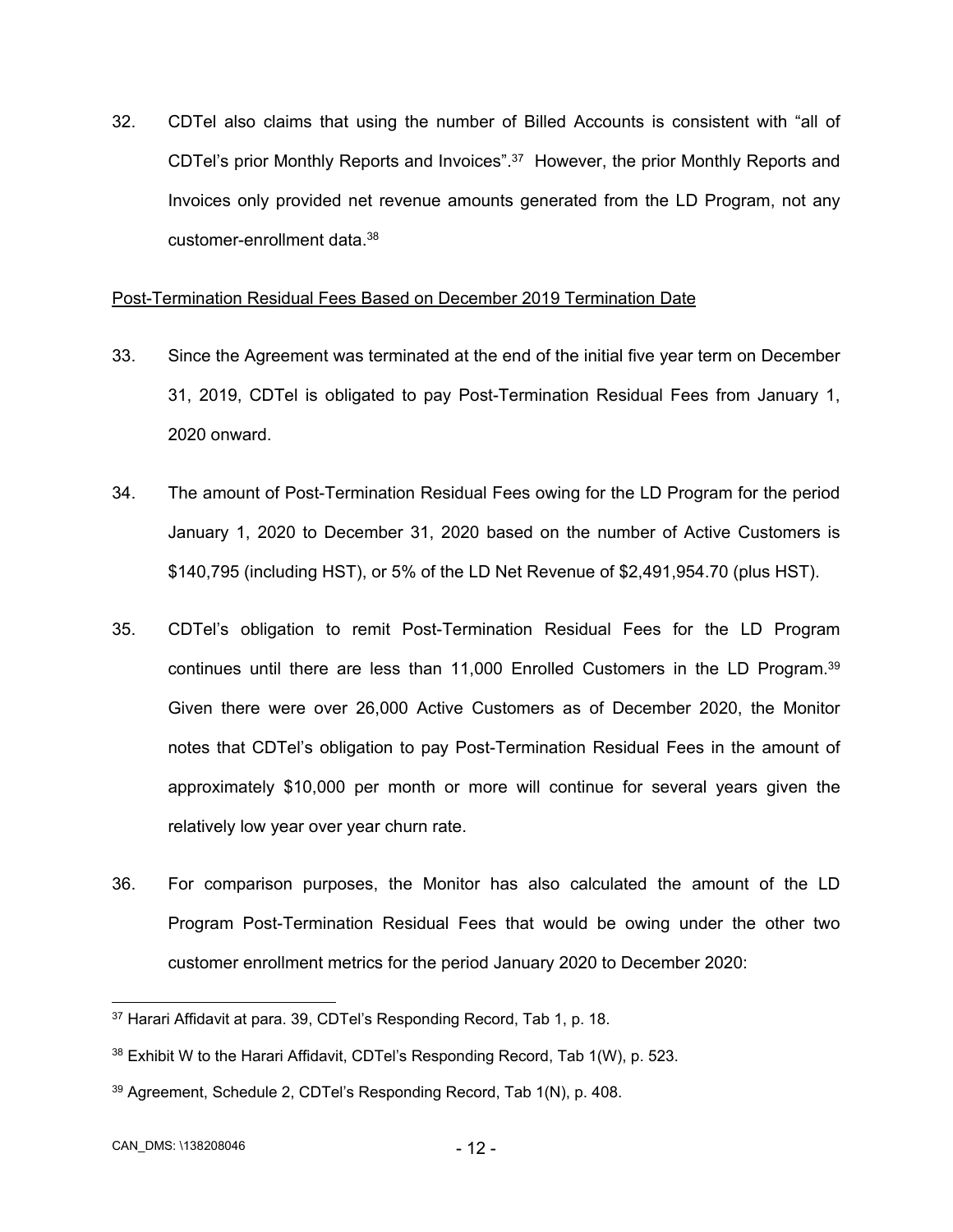| LD Program                                                   | <b>Active Customers</b> | <b>Active Customers Billed</b><br>in Preceding 24 Months | <b>Billed Accounts</b> |
|--------------------------------------------------------------|-------------------------|----------------------------------------------------------|------------------------|
| <b>Post-Termination Residual</b><br>Fees payable (incl. HST) | \$140,795.45            | \$140.795.45                                             | \$0                    |

37. The amount of Post-Termination Residual Fees owing for the ComparAction program for the period January 1, 2020 to December 31, 2020 is \$1,078 (including HST).<sup>40</sup>

# **E. CDTel's Assessment of Post-Termination Residual Fees**

- 38. CDTel has calculated Post-Termination Residual Fees payable to Sears in respect of the LD Program based on its position that (a) it terminated the Agreement effective November 1, 2017, and (b) it could apply the number of Billed Accounts instead of Enrolled Customers, or Active Customers, to calculate fees under the Churn Table.<sup>41</sup> Notwithstanding the Monitor's position to the contrary on both points, the Monitor previously made two corrections to CDTel's calculations that increased the amount of Post-Termination Residual Fees for the period November 2017 to October 2020 from \$94,982.86 (incl. HST) to \$300,938.25<sup>42</sup> (incl. HST).<sup>43</sup>
- 39. At Mr. Harari's cross-examination, counsel for CDTel confirmed the accuracy of the Monitor's corrections  $44$

<sup>-</sup> $40$  Appendix C to the Supplement to the Forty-Fourth Report, Monitor's Supplemental Record, Tab 1(C), p. 58-60.

<sup>41</sup> Harari Affidavit at para. 39, CDTel's Responding Record, Tab 1, p. 18; Supplement to the Forty-Fourth Report at para. 30, Monitor's Supplemental Record, Tab 1, p. 9.

 $42$  This amount includes a deduction in the amount of \$35,479 for prior payments that were made by CDTel for the months of November 2017 and December 2017.

<sup>43</sup> Supplement to the Forty-Fourth Report at paras. 30-31, Monitor's Supplemental Record, Tab 1, p. 9-10.

<sup>44</sup> Cross-Examination of A. Harari Transcript, pp. 4-5, ln. 16-10, Monitor's Second Supplemental Motion Record, Tab 1.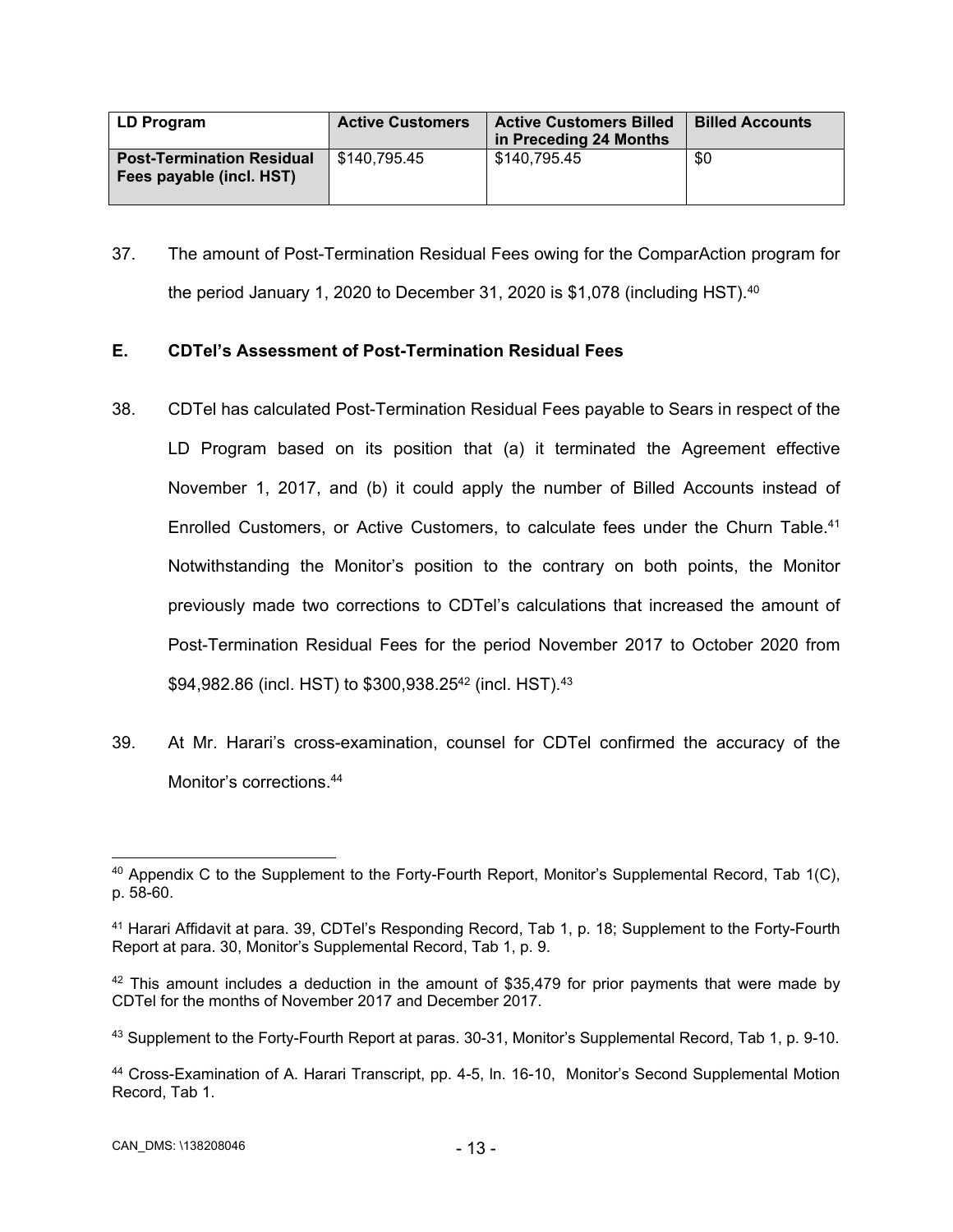40. The Monitor has also calculated the amount of Post-Termination Residual Fees owing based on all three customer-enrollment metrics for the period November 2017 to October 2020:

|                                           | <b>Active Customers</b> | <b>Active</b><br><b>Customers</b><br><b>Billed in Preceding</b><br><b>24 Months</b> | <b>Billed Accounts</b> |
|-------------------------------------------|-------------------------|-------------------------------------------------------------------------------------|------------------------|
| <b>Year 1</b> (Nov. 2017 to<br>Oct. 2018) | \$171.920.63            | \$171.920.63                                                                        | \$171.920.63           |
| Year 2 (Nov. 2018 to<br>Oct. 2019)        | \$141,205.40            | \$141,205.40                                                                        | \$0.00                 |
| Year 3 (Nov. 2019 to<br>Oct. 2020)        | \$251,586.51            | \$125,793.25                                                                        | \$125,793.25           |
| <b>Total</b> (incl. HST)                  | \$638,125.17            | \$495,978.79                                                                        | \$336,416.68           |

**Assuming CDTel's Purported Termination Date of November 1, 2017**

41. If the Court were to accept CDTel's termination date of November 1, 2017, the Monitor submits that the number of Active Customers, not Billed Accounts, should be used to calculate Post-Termination Residual Fees from that date onward. As shown in the table above, if the number of Active Customers is applied, CDTel owes Sears Post-Termination Residual Fees in the amount of \$638,125.17 (including HST) for the period November 2017 to October 2020 and potentially additional fees for future periods.

# **F. CDTel's Use of the Brand Name**

42. Despite CDTel's position that it unilaterally terminated the Agreement effective November 1, 2017, CDTel continued to use the Sears Trademarks and the Brand Name on the Sears Connect Website until at least December 15, 2020.<sup>45</sup> Sometime between December 15, 2020 and the date of the Forty-Fourth Report, CDTel took down the Sears Connect Website. Before it was taken down, the telephone numbers listed on the Sears

 45 Forty-Fourth Report at para. 30, Monitor's Record, Tab 2, p. 18; Sears Connect Website, Monitor's Record, Tab 2(K), p. 49.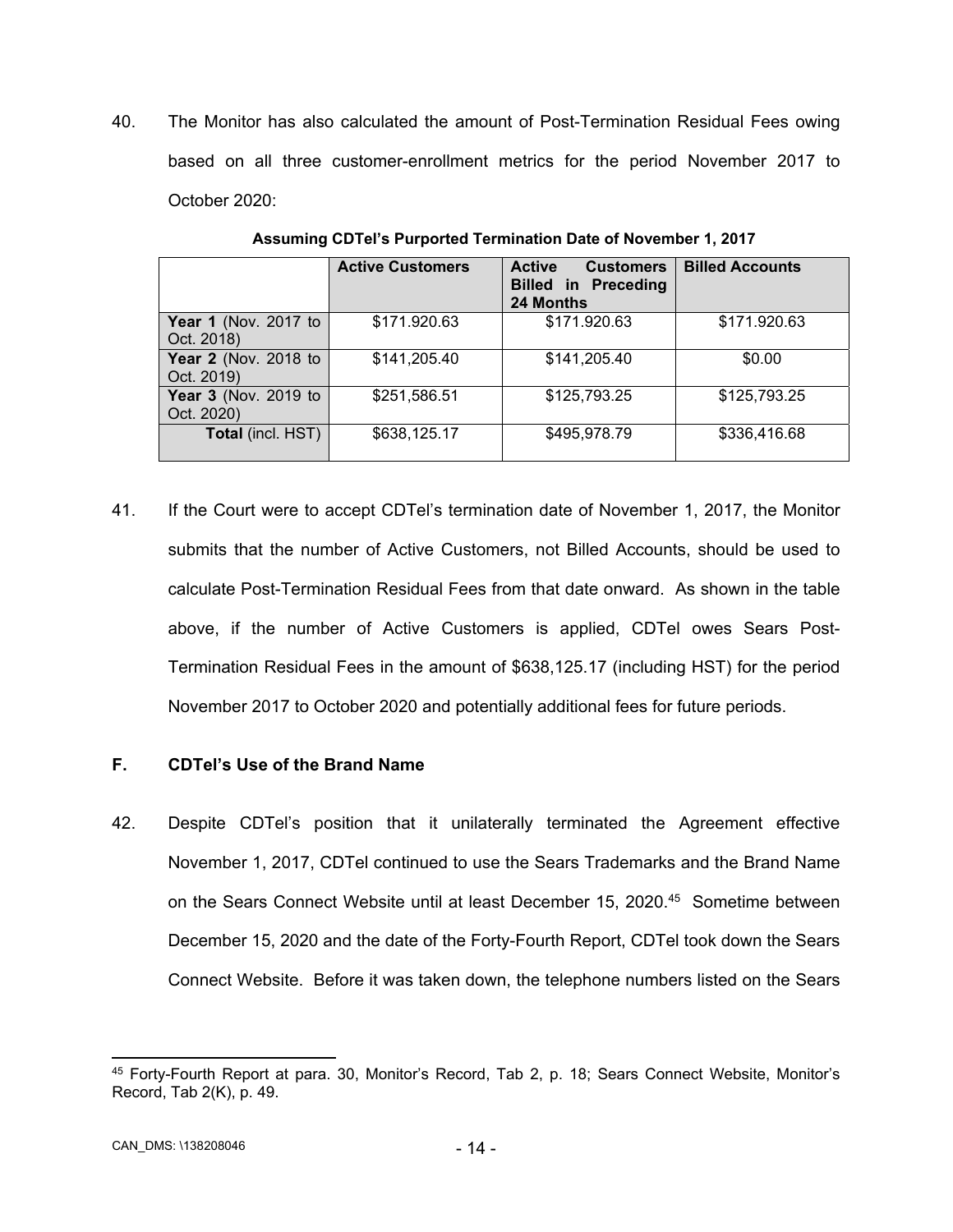Connect Website were active and connected callers to a CDTel customer service representative for enrollment purposes.46

43. Notwithstanding the fact that CDTel could not have terminated the Agreement effective November 1, 2017, CDTel's continued use of Sears Trademarks and the Brand Name until at least December 15, 2020 prevents CDTel from using the reduced Post-Termination Residual Fees based upon the end of term procedures set out in section 9.04 of the Agreement.<sup>47</sup>

# **PART IV - ISSUES AND THE LAW**

- 44. The issues to be considered on this motion include:
	- (a) Whether the Monitor has the authority to bring this motion to seek an order directing CDTel to comply with the Initial Order;
	- (b) Whether CDTel's Purported Termination date is the applicable date to calculate Residual Fees and Post-Termination Residual Fees; and
	- (c) Whether Post-Termination Residual Fees pursuant to the Churn Table is based on the number of Enrolled Customers and not Billed Accounts.

## **A. The Monitor has the Authority to Bring this Motion**

45. It is trite law that the court can order a breaching entity to comply with the provisions of an initial order. For instance, in *Air Canada (Re)*, Air Canada successfully brought a motion against the Greater Toronto Airport Authority to direct the latter's compliance with

 $\overline{a}$ 

<sup>46</sup> Forty-Fourth Report at para. 30, Monitor's Record, Tab 2, p. 18.

<sup>47</sup> Forty-Fourth Report at para. 31, Monitor's Record, Tab 2, p. 19.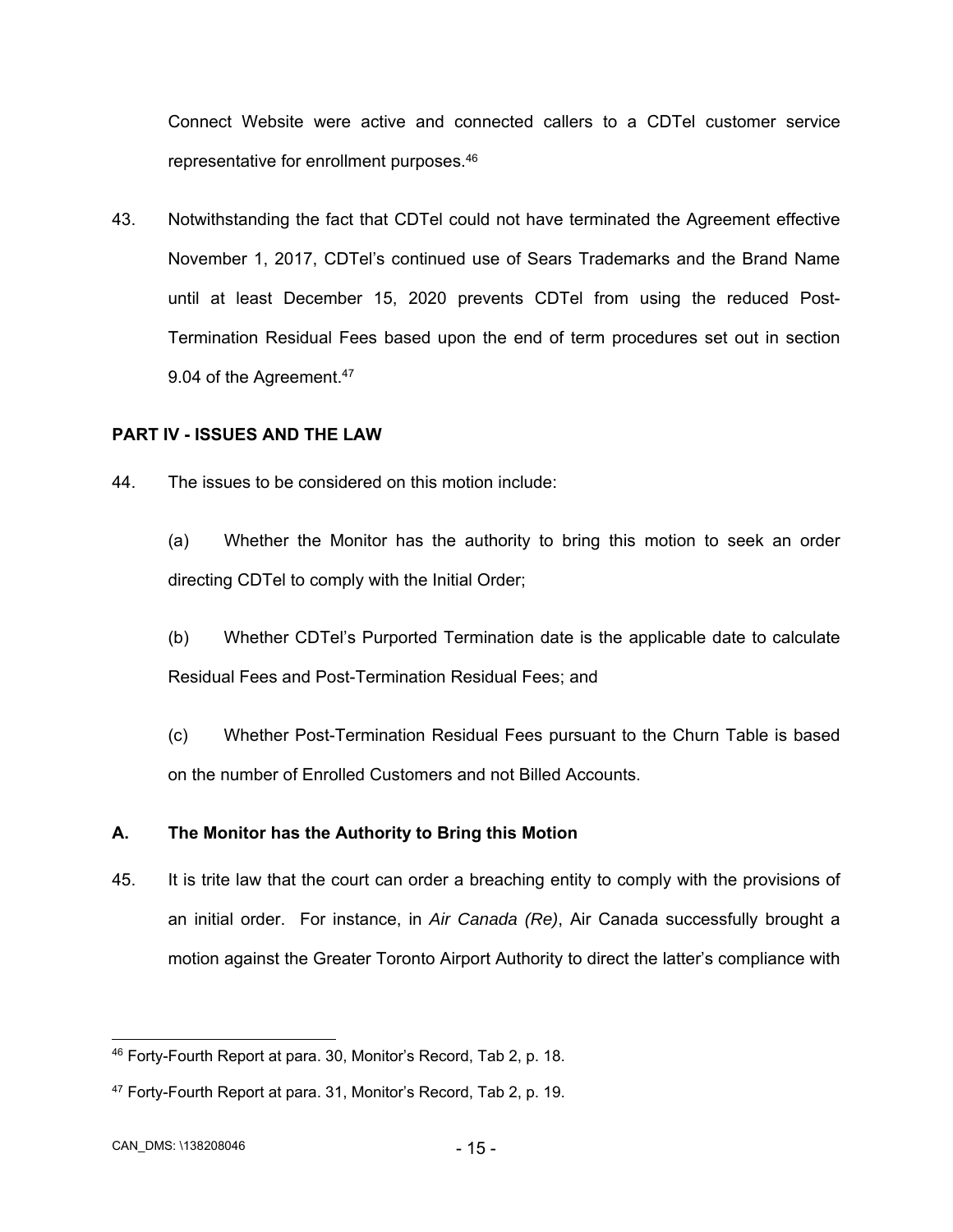the terms of an initial order.48 In *Skydome Corp. (Re)*, the court specifically addressed the issue of a counterparty that had failed to remit revenues payable under a contract in direct violation of a CCAA order.<sup>49</sup> In that case, Justice Blair held that parties cannot simply ignore a CCAA order because "they don't like its effect on them":

Parties affected by a CCAA Order — as with any other Order — are not entitled to ignore that Order, much less to flout it, simply because they don't like its effect on them or because they wish to use the difficulties caused to the CCAA company by their non-compliance as a lever to enhance their bargaining position with the debtor company.<sup>50</sup>

- 46. The courts have held that parties that are aware of and disobey a stay order are in contempt of court and should not be heard by the court until it has purged itself of its contempt.51
- 47. In this case, CDTel ignored the Initial Order when it purported to terminate the Agreement effective November 1, 2017. Pursuant to paragraphs 14, 17, 18 and 19 of the Initial Order, CDTel is expressly prevented from terminating the Agreement and from ceasing to perform its obligations thereunder, except with the written consent of the Sears Canada Entities and the Monitor, or leave of this Court.<sup>52</sup> CDTel has neither obtained the written consent of the Sears Canada Entities and the Monitor, nor leave of this Court.<sup>53</sup>
- 48. CDTel has maintained its position that it terminated the Agreement as of November 2017 despite the fact that the Monitor advised on numerous occasions that such

- $52$  Initial Order at paras. 14, 17-19, Monitor's Supplemental Record, Tab 1(B), p. 35-38.
- 53 Supplement to the Forty-Fourth Report at para. 6, Monitor's Supplemental Record, Tab 1, p. 3.

<sup>-</sup><sup>48</sup> *Air Canada, Re*, [2004] OJ No 842 at para. 27, Monitor's Book of Authorities ("**Monitor's BOA**"), Tab 1.

<sup>49</sup> *Skydome Corp., Re*, [1999] OJ No 221 at para. 2, Monitor's BOA, Tab 2.

<sup>50</sup> *Skydome Corp., Re*, [1999] OJ No 221 at para. 20, Monitor's BOA, Tab 2.

<sup>51</sup> *Philip's Manufacturing Ltd., Re,* [1992] B.C.W.L.D. 519 at para. 21, Monitor's BOA, Tab 3.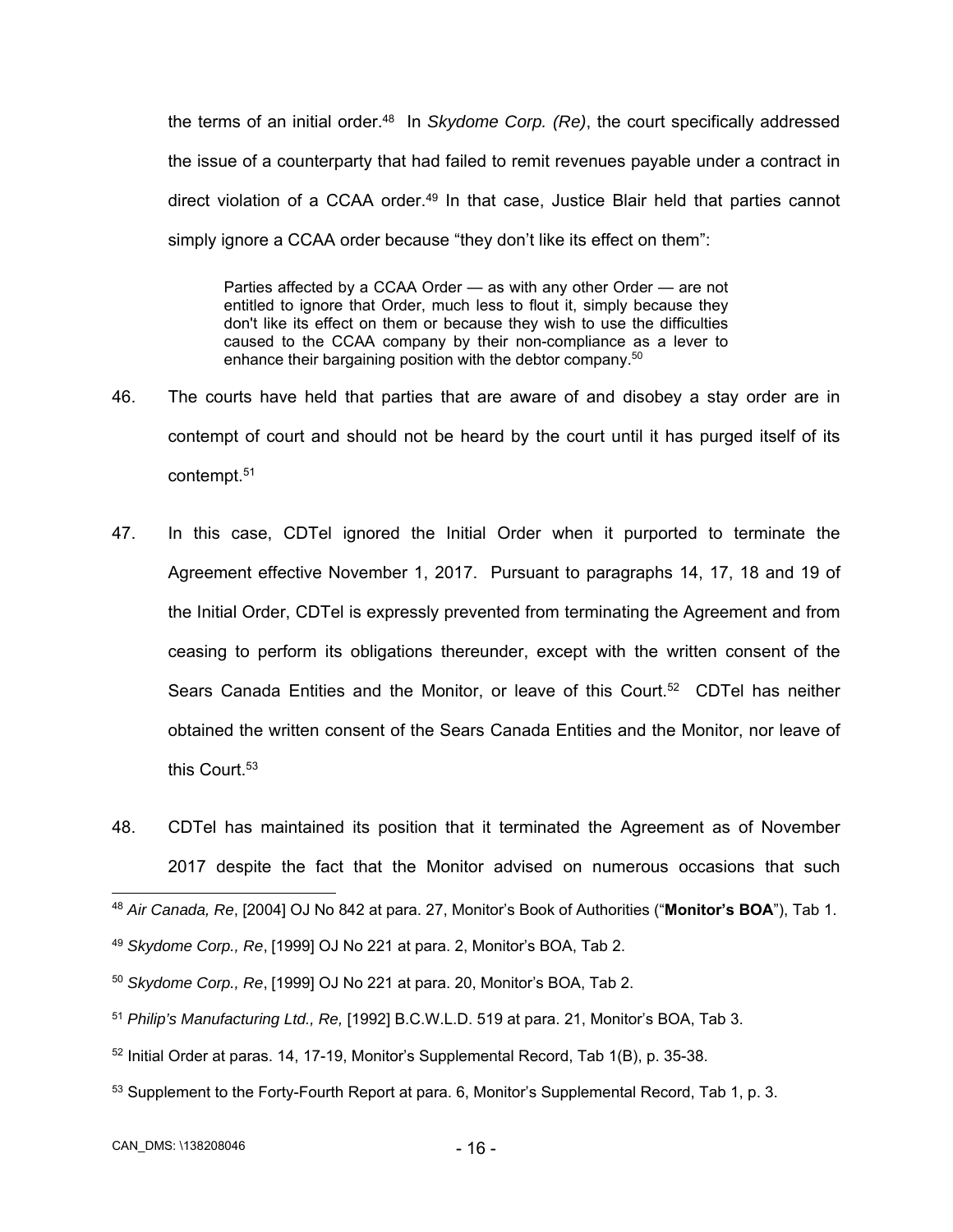termination was in breach of the Initial Order. $54$  CDTel's prolonged breach of the Initial Order should be, at best, rectified immediately, and, at worst, considered contempt.

## The Governance Protocol Order

- 49. The Monitor is empowered under the Governance Protocol Order dated December 3, 2018 (the "**Governance Order**") to bring this motion seeking an order directing CDTel to comply with the provisions of the Initial Order.<sup>55</sup>
- 50. Pursuant to the Governance Order, the Monitor is, among other things, empowered to:56

(a) oversee the remaining wind-down of the Sears Canada Entities, including without limitation:

2. receiving, collecting and taking possession of all monies and accounts now owed or hereafter owing to any of the Sears Canada Entities;

[…]

(i) exercise any and all of the rights and powers of the Sears Canada Entities set out herein and in any other Order in the CCAA proceedings and to perform such other duties or to take any steps reasonably incidental to the exercise of the powers and obligations conferred upon the Monitor herein. [emphasis added]

51. Based on the foregoing provisions of the Governance Order, the Monitor has the authority to collect all monies owing to Sears under the Agreement and to exercise "any and all of the rights and powers of the Sears Canada Entities" to seek an order directing CDTel to comply with the Initial Order.

 $\overline{a}$ 54 Forty-Fourth Report at para. 17, Monitor's Record, Tab 2, p. 14; Letter dated March 9, 2020, Monitor's Record, Tab 2(G), p. 37-38.

<sup>55</sup> Governance Order Protocol and Stay Extension Order dated December 3, 2018 ("**Governance Order**"), Monitor's Supplemental Record, Tab 1(A), p. 14-26; Supplement to the Forty-Fourth Report at para. 4, Monitor's Supplemental Record, Tab 1, p. 3.

<sup>56</sup> Governance Order, Monitor's Supplemental Record, Tab 1(A), p. 23-25.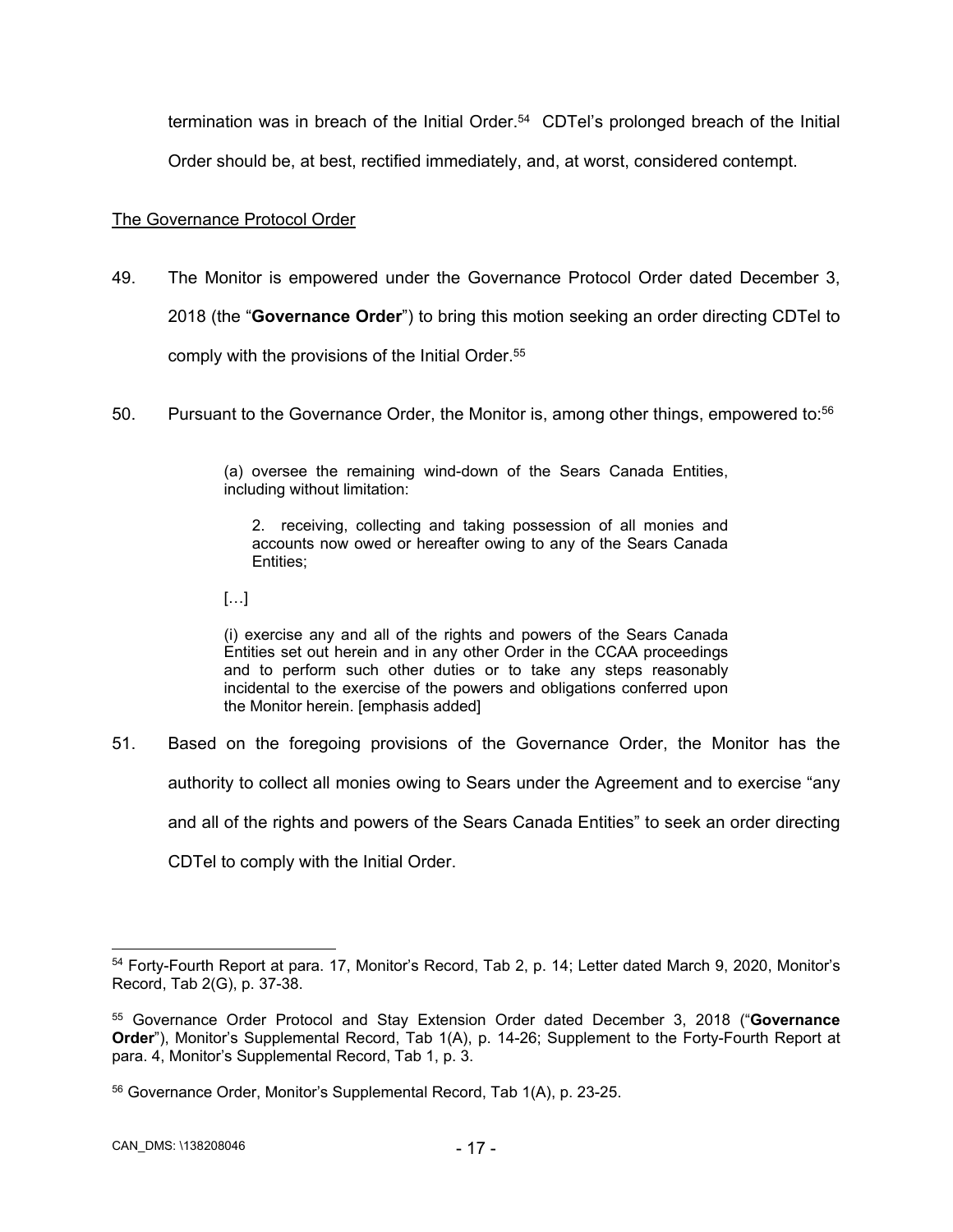52. Further, paragraph 64 of the Initial Order authorizes the Monitor to apply to this Court for advice and directions in the discharge of its powers and duties under the Initial Order.<sup>57</sup> Based on that provision, the Monitor is authorized to seek the Court's direction with respect to CDTel's breach of the Initial Order.

## No Requirement to Obtain Leave to Commence a Proceeding

- 53. CDTel claims that the Monitor requires specific authority to commence a claim against it and relies upon the Monitor's prior claim against certain parties in relation to the payment of dividends by Sears Canada Inc. to its shareholders in 2013.<sup>58</sup> However, there is no statutory obligation to obtain leave to commence a proceeding. Instead, additional court approval for such steps is sought on a case-by-case basis, depending on the circumstances.<sup>59</sup>
- 54. In any event, the Monitor is not commencing a claim against CDTel. Rather, the Monitor is seeking an order directing CDTel to rectify its breach of the Initial Order. $60$

# **B. CDTel's Purported Termination Date is Not Applicable**

55. Given CDTel did not obtain the Monitor's and the Sears Canada Entities' consent nor leave of this Court to terminate the Agreement pursuant to the terms of the Initial Order, the Agreement remained in full force and effect until the expiry of its initial term on December 31, 2019. The Monitor accepts that date as the effective termination date for the purpose of this motion despite the fact that the Agreement renewed automatically on

 $60$  Supplement to the Forty-Fourth Report at para. 9, Monitor's Supplemental Record, Tab 1, p. 4.

<sup>-</sup>57 Initial Order at para. 64, Monitor's Supplemental Record, Tab 1(B), p. 54.

<sup>58</sup> Harari Affidavit at paras. 3-10, CDTel's Responding Record, Tab 1, p. 7-9.

<sup>&</sup>lt;sup>59</sup> Supplement to the Forty-Fourth Report at para. 8, Monitor's Supplemental Record, Tab 1, p. 4.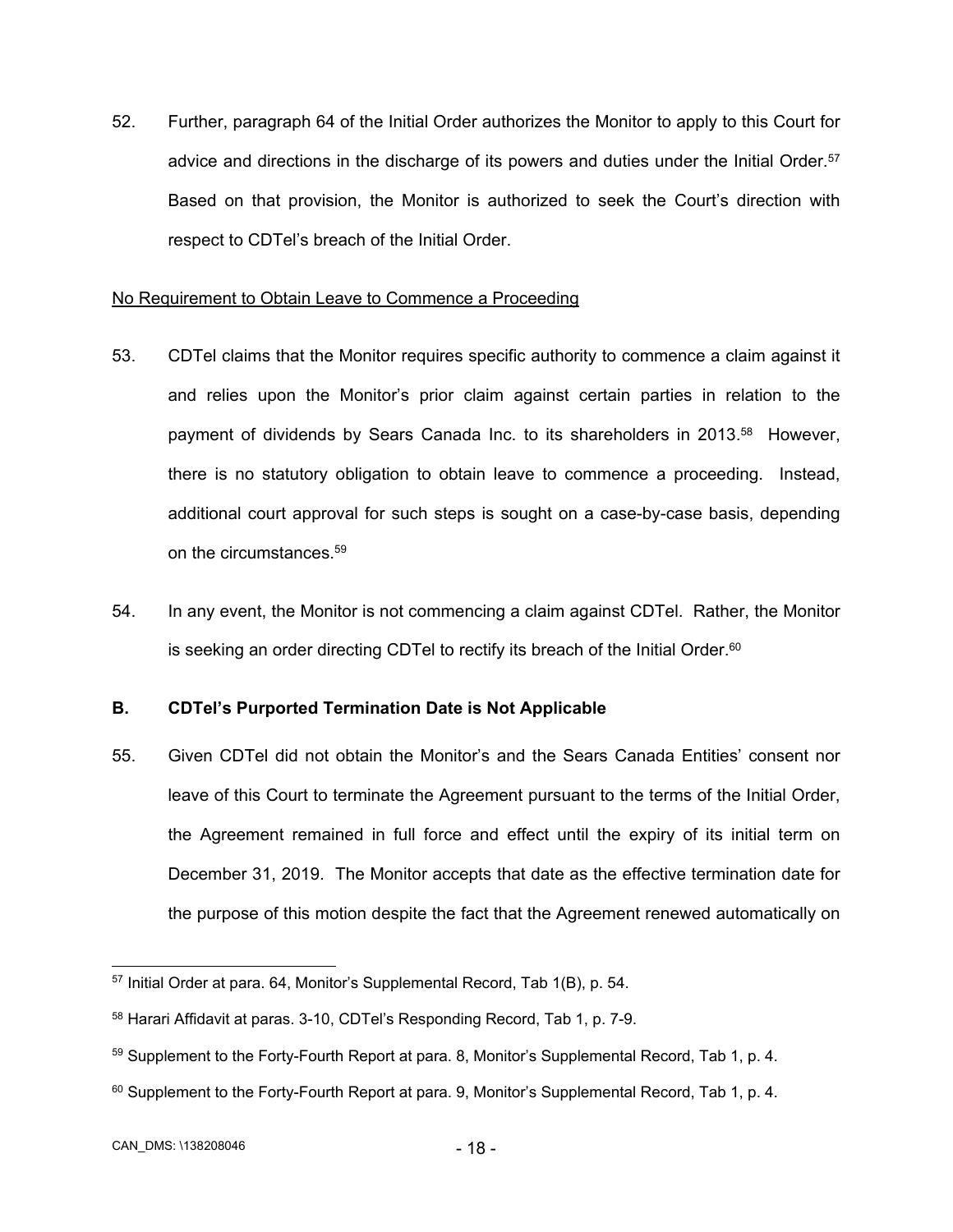January 1, 2020, and CDTel provided notice on June 26, 2020, in accordance with Agreement, that its alternative termination date was December 31, 2020.<sup>61</sup>

- 56. As a result, the Residual Fees and Post-Termination Residual Fees payable to Sears should be based upon a termination date of December 31, 2019, not CDTel's Purported Termination Date of November 1, 2017.
- 57. Moreover, CDTel's Purported Termination was unlawful, and therefore should not be used to calculate the applicable fees payable to Sears, as it contravenes section 34 of the CCAA and the anti-deprivation rule.

# **i. The Purported Termination Contravenes Section 34 of the CCAA**

58. Section 34(1) of the CCAA prevents CDTel from terminating the Agreement due to Sears' commencement of these CCAA Proceedings or insolvency:<sup>62</sup>

> 34(1) No person may terminate or amend, or claim an accelerated payment or forfeiture of the term under, any agreement, including a security agreement, with a debtor company by reason only that proceedings commenced under this Act or that the company is insolvent.

- 59. Section 34(5) of the CCAA provides that "Any provision in an agreement that has the effect of providing for, or permitting, anything that, in substance, is contrary to this section is of no force of effect."63 [*emphasis added*]
- 60. In this case, CDTel has relied upon the termination provisions of the Agreement that are triggered by the cessation of Sears' business generally or insolvency, and the commencement of proceedings under, among others, the CCAA:<sup>64</sup>

<sup>61</sup> Forty-Fourth Report at para. 25, Monitor's Record, Tab 2, p. 16; Notice Letter dated June 26, 2020, Monitor's Record, Tab 2(J), p. 46.

 $62$  R.S.C., 1985, c. C-36, s. 34(1).

<sup>63</sup> R.S.C., 1985, c. C-36, s. 34(5).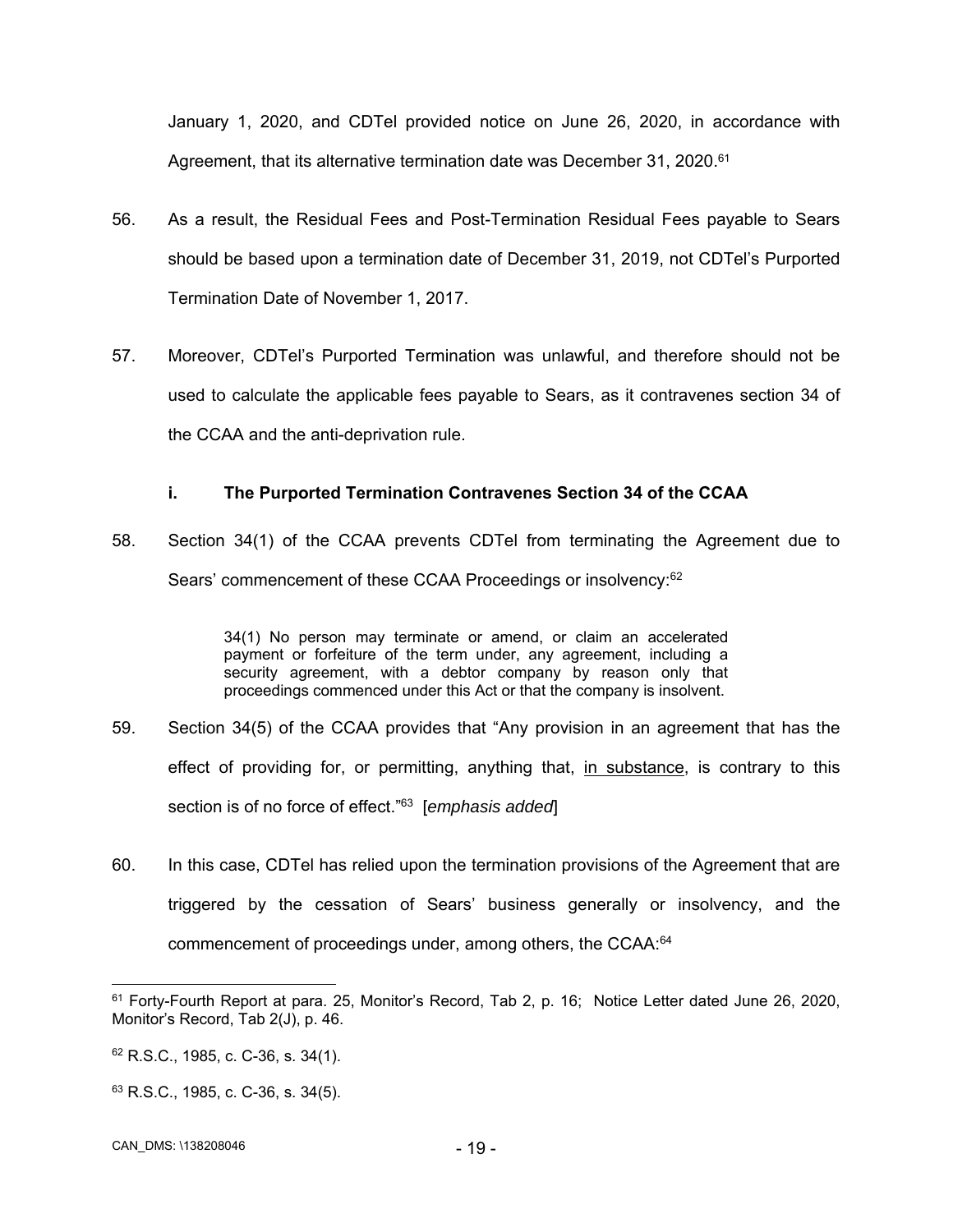**Section 9.03 Termination**. Either Party (the "Terminating Party") may terminate this Agreement at any time by delivery of written notice to the other Party (the "Defaulting Party") upon the occurrence of any one of the following: […]

(b) the cessation or threatened cessation by the Defaulting Party of its business generally or the admission by the Defaulting Party of its inability to, or, its actual failure to, pay its debts generally;

(c) the entering or obtaining a decree or order of a court of competent jurisdiction adjudging the Defaulting Party a bankrupt or insolvent, or approving as properly filed a petition seeking the winding-up of the Defaulting Party under the *Companies' Creditors Arrangement Act*  (Canada), the *Bankruptcy and Insolvency Act* (Canada) or the *Windingup and Restructuring Act* (Canada) or any other bankruptcy, insolvency or analogous laws or ordering the winding up or liquidation of its affairs;<sup>65</sup>

- 61. The Monitor submits that both sections 9.03(b) and (c) of the Agreement are in substance contrary to section 34(1) of the CCAA and should have no force of effect.
- 62. In its responding Record, CDTel suggests that it was entitled to terminate the Agreement primarily based on the fact that there was a cessation of Sears' business generally after it became aware of the court order dated October 13, 2017 approving the liquidation of Sears' assets.<sup>66</sup> In the Monitor's view, that liquidation order was issued in these CCAA proceedings, which were commenced as a result of Sears' insolvency.<sup>67</sup> CDTel cannot now claim to be only relying upon Sears' cessation of business as the applicable trigger and ignore the second half of that clause when such cessation of business was caused by Sears' insolvency. Such a view ignores the substance of the provision.

CAN\_DMS: \138208046 - 20 -

<sup>&</sup>lt;sup>64</sup> Forty-Fourth Report at para. 16, Monitor's Record, Tab 2, p. 14.

<sup>65</sup> Agreement, s. 9.03, CDTel's Responding Record, Tab 1(N), p. 388-389.

<sup>&</sup>lt;sup>66</sup> Harari Affidavit at paras. 24-25, CDTel's Responding Record, Tab 1, p. 14.

<sup>&</sup>lt;sup>67</sup> Forty-Fourth Report at para. 3, Monitor's Record, Tab 2, p. 11.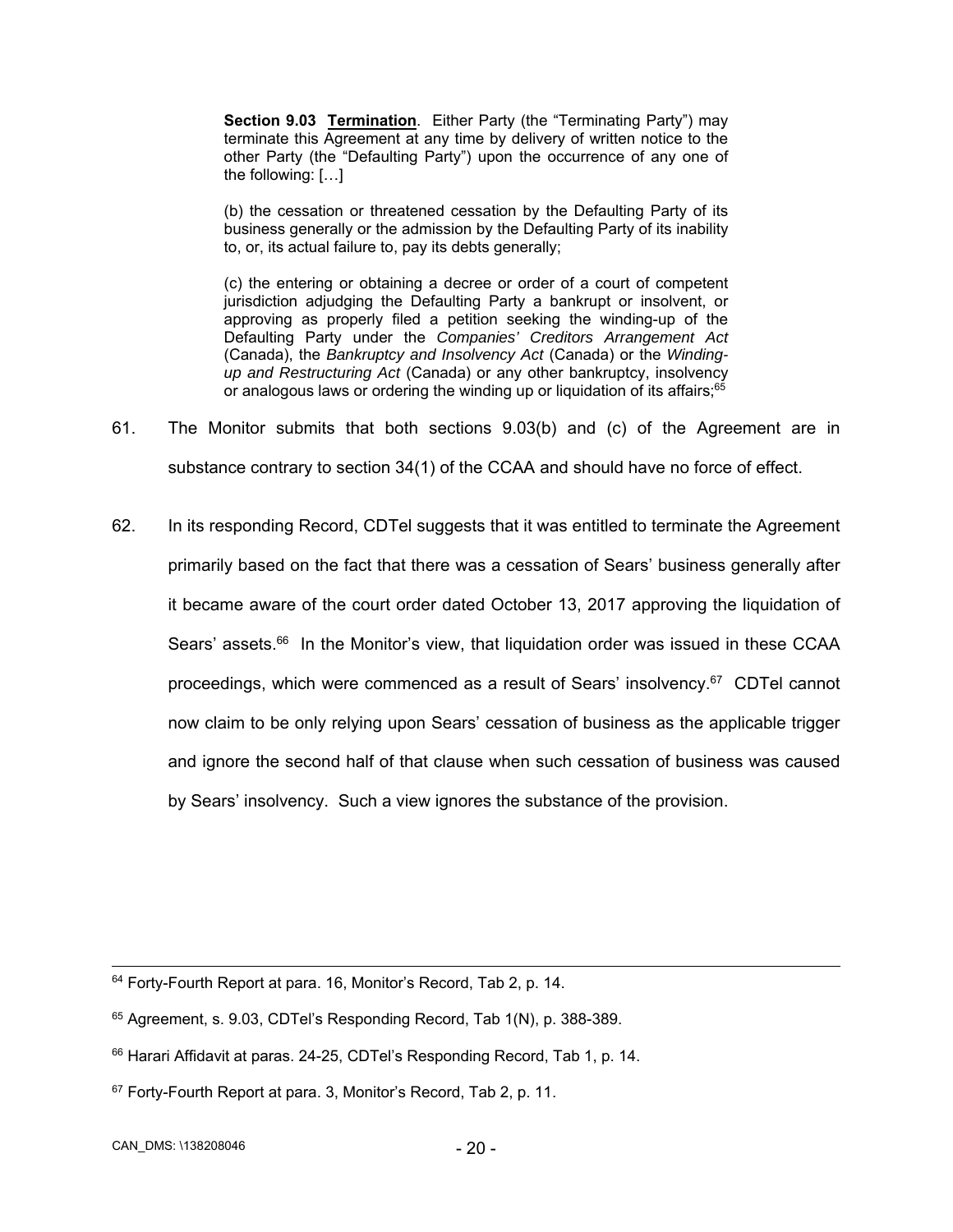#### **ii. The Purported Termination Contravenes the Anti-Deprivation Rule**

- 63. CDTel's reliance upon sections 9.03(b) and (c) as a basis for its Purported Termination also contravenes the common law anti-deprivation rule, which applies to clauses that are triggered by insolvency and that have the effect of removing value from the insolvent company's estate.
- 64. In *Chandos Construction Ltd. v Deloitte*, the Supreme Court of Canada recently confirmed the two-part test to determine whether a party to a contract has violated the anti-deprivation rule, as follows: 68
	- (a) the clause has been triggered by an event of insolvency or bankruptcy; and
	- (b) the effect of the clause is that it removes value from the insolvent's estate.
- 65. In this case, the first step of the anti-deprivation rule is satisfied because sections 9.03(b) and (c) are triggered upon Sears' insolvency and the commencement of CCAA proceedings, respectively. As mentioned above, CDTel attempts to rely primarily on the first half of section  $9.03(b)$  of the Agreement – i.e. cessation of business generally – as a basis for its position that it validly terminated the Agreement in November 2017.69 Again, CDTel cannot pick and choose a portion of a termination clause that works in its favour in an attempt to circumvent the anti-deprivation rule when such clause is in substance triggered upon insolvency.
- 66. In *Chandos*, the Supreme Court of Canada held that once public policy has been established pursuant to legislation, "What is left to the common law is the choice of

 $\overline{a}$ 

<sup>68</sup>*Chandos Construction Ltd. v. Deloitte*, 2020 SCC 25 at para. 31 ("*Chandos*").

<sup>69</sup> Harari Affidavit at paras. 24-25, CDTel's Responding Record, Tab 1, p. 14.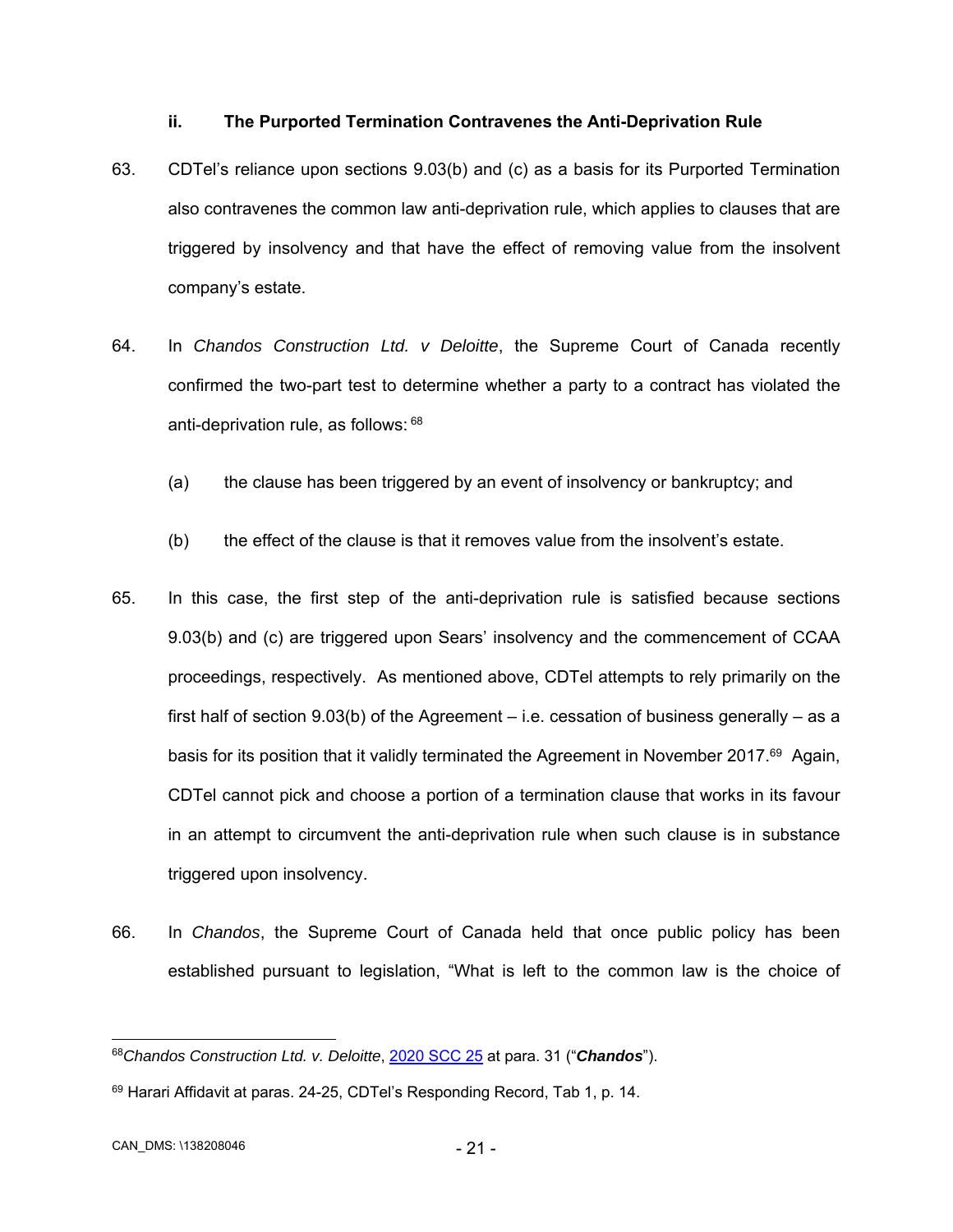means that best gives effect to the statutory scheme adopted by Parliament."<sup>70</sup> In other words, the common law must be interpreted hand in hand with the applicable legislation.

- 67. In section 34 of the CCAA, Parliament has adopted a statutory scheme that protects an insolvent company by invalidating provisions that in substance allow a counterparty to terminate an agreement as a result of the company's commencement of CCAA proceedings or insolvency. The Monitor submits that this Court should apply the antideprivation rule that best gives effect to that scheme and find that section 9.03(b) is in substance triggered upon insolvency.
- 68. Further, as held in *Chandos*, the anti-deprivation rule looks at the effect of a triggering clause in the event of bankruptcy or insolvency rather than the intention of contracting parties:71

The effects-based rule, as it stands, is clear. Courts (and commercial parties) do not need to look to anything other than the trigger for the clause and its effect. The effect of a clause can be far more readily determined in the event of bankruptcy than the intention of contracting parties.

- 69. Based on the effects-based rule, there is no question that the effect of section 9.03(b) is to allow for termination of the Agreement, and trigger substantially lower fees payable to Sears, upon Sears' insolvency.
- 70. From a commercial standpoint, the cessation of Sears' business upon insolvency has not prejudiced CDTel's ability to generate revenues from customers. As described above, CDTel's revenues are predominantly generated from Enrolled Customers in the LD Program. Sears transferred the LD Program Enrolled Customers to CDTel in 2015

 $\overline{a}$ 

<sup>70</sup> *Chandos supra* at para. 33.

<sup>71</sup> *Chandos supra* at para. 35.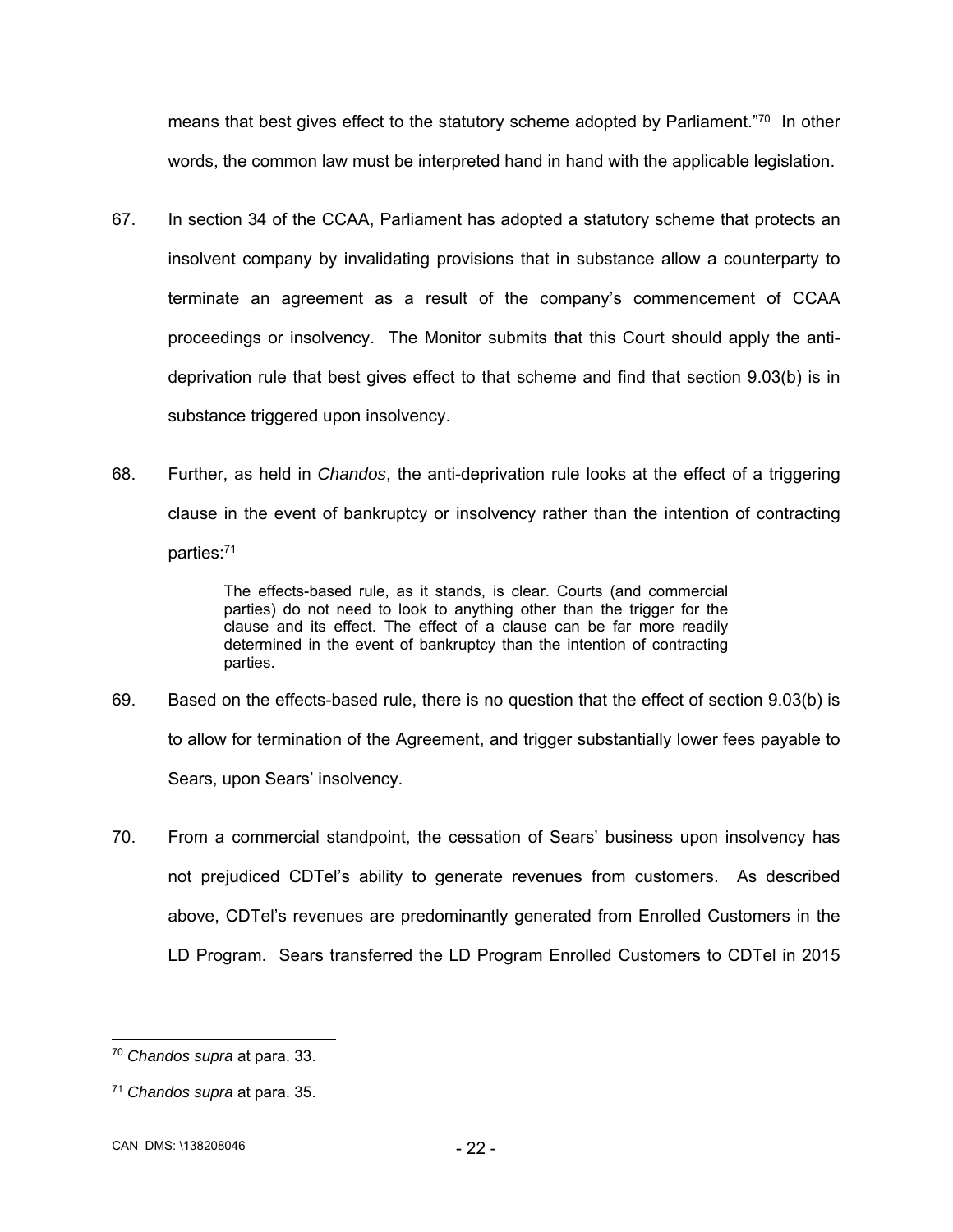pursuant to the Agreement.<sup>72</sup> The cessation of Sears' business upon insolvency years later in 2017 and 2018 would have had little to no effect on the revenues generated from the customers that Sears already transferred to CDTel in 2015. In fact, between October 2017 and December 2020, CDTel received net revenues in the amount of \$9,454,494 (before HST) from these LD Program Enrolled Customers.<sup>73</sup> As a result, it makes no commercial sense for CDTel's termination to be based upon a cessation of Sears' business. It is rather a disguised insolvency-related termination.

- 71. There appears to be no controversy that section 9.03(c), which is triggered upon the commencement of proceedings under the CCAA, offends the anti-deprivation rule.
- 72. The second step of the anti-deprivation rule is also satisfied. CDTel's Purported Termination based upon sections 9.03(b) and (c) has the effect of depriving the Sears Canada Entities' estate of at least  $$1,097,505.20<sup>74</sup>$  which represents the difference in the amount of Residual Fees and Post-Termination Residual Fees payable to Sears based upon CDTel's position that the Agreement was terminated on November 1, 2017 (\$300,938.25) and the Monitor's position that the Agreement was terminated on December 31, 2019 (\$1,398,443.45).

## **C. Post-Termination Residual Fees are Based on Enrolled Customers**

73. The Agreement clearly stipulates that Post-Termination Residual Fees payable for net revenues generated from the LD Program are calculated based on the number of

-

<sup>72</sup> Agreement, s. 3.01, CDTel's Responding Record, Tab 1(N), p. 372.

 $73$  Appendix C to the Supplement to the Forty-Fourth Report, Monitor's Supplemental Record, Tab 1(C), p. 58-60.

<sup>74</sup> Harari Affidavit at paras. 39, 42, CDTel's Responding Record, Tab 1, p. 18-19; Supplement to the Forty-Fourth Report at para. 16, Monitor's Supplemental Record, Tab 1, p. 5; Monitor's Calculation of Residual Fees Owing from October 1, 2017 to December 31, 2019, Monitor's Supplemental Record, Tab 1(C), p. 58-60.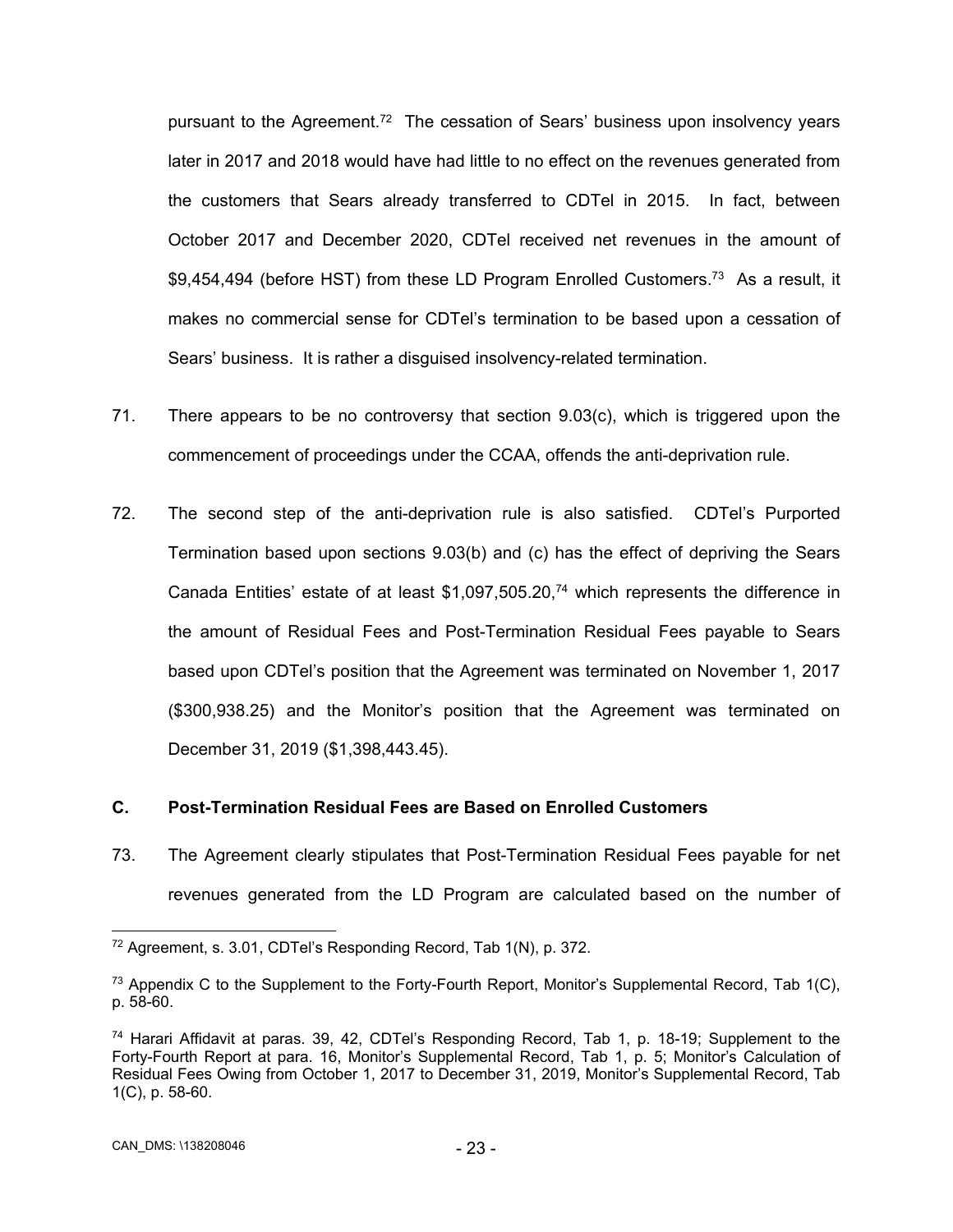Enrolled Customers. Such fees are not based upon the number of Billed Accounts, which is an entirely new metric put forward by CDTel years after the Agreement was executed.

- 74. As the Supreme Court of Canada held in *Sattva Capital Corp. v. Creston Moly Corp.*, 75 the overriding concern in contractual interpretation is to determine the "intent of the parties and scope of their understanding".<sup>76</sup> The decision-maker must read the contract as a whole, giving the words their ordinary and grammatical reading, consistent with the surrounding circumstances known to the parties at the time of formation of the contract.77 In so doing, one of the guiding principles is to take a practical, commonsense approach.<sup>78</sup>
- 75. Here, the parties contemplated and negotiated the payment of certain fees by CDTel during the life of the agreement and after termination in exchange for Sears' longdistance calling business and the transfer of Sears' valuable customer base to CDTel.<sup>79</sup> At the time of formation of the Agreement, the parties agreed to use the number of Enrolled Customers, or the Active Customer metric, to determine Post-Termination Residual Fees as those customers, whose accounts have not yet been terminated due to unpaid invoices, represented all current and potential future revenue streams for CDTel. CDTel has not adduced any evidence to the contrary at the time the Agreement was negotiated and executed.

- <sup>77</sup> *Ibid*.
- <sup>78</sup> *Ibid.*

CAN\_DMS: \138208046 - 24 -

 $\overline{a}$ <sup>75</sup> *Sattva Capital Corp. v. Creston Moly Corp.,* 2014 SCC 53 ("*Sattva"*).

<sup>76</sup> *Ibid* at para. 47.

<sup>79</sup> Agreement, s. 3.01, CDTel's Responding Record, p. 372.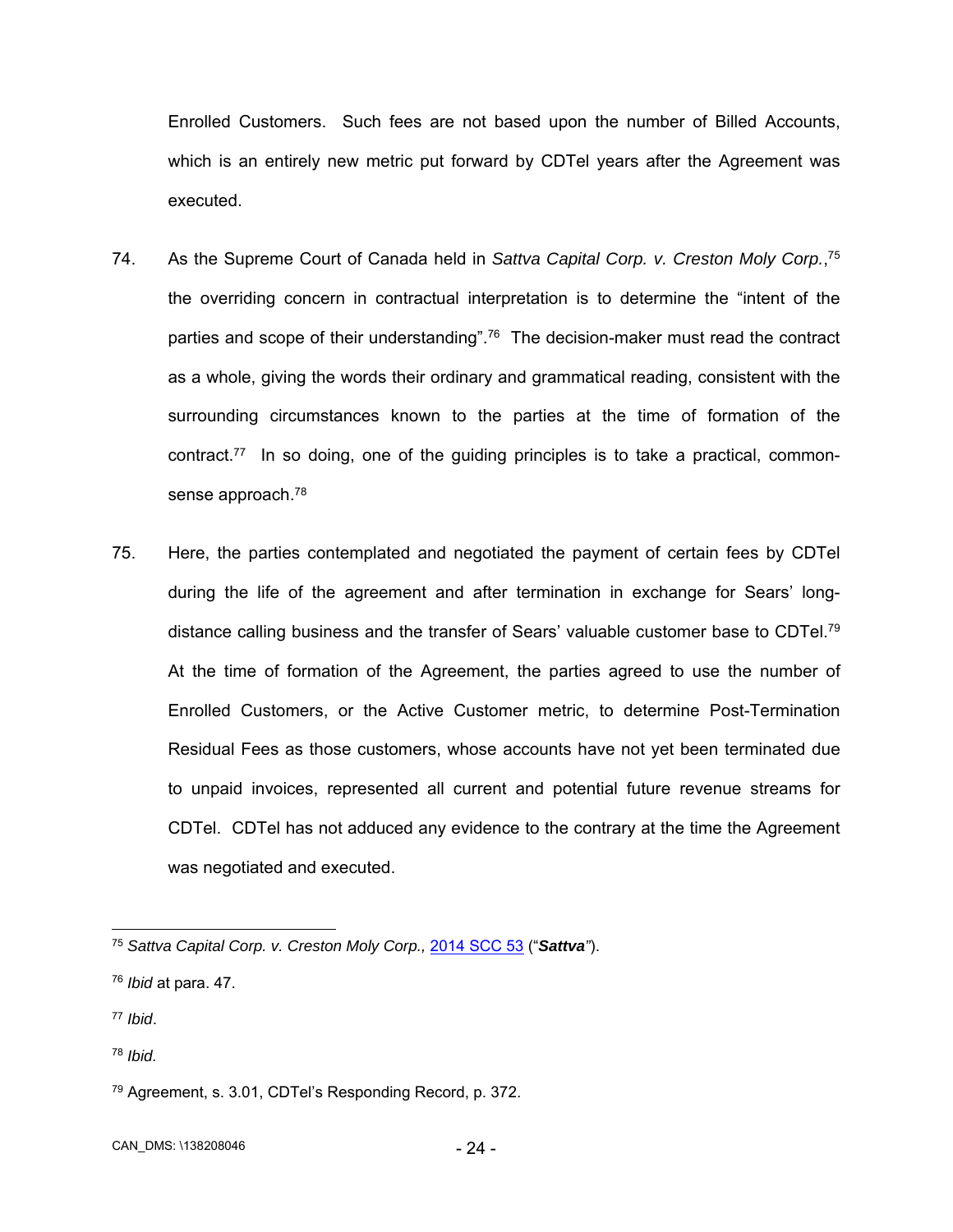- 76. CDTel in essence asserts that the rate to calculate an entire year's worth of Post-Termination Residual Fees should be determined based upon how many customers used the LD Program in one particular month  $-$  i.e. every October.<sup>80</sup> For instance, if there were less than 11,000 customers that used the LD Program in the month of October 2021, but there were 11,000 or more customers that used the LD Program in each of the surrounding months, the applicable rate for an entire year of Post-Termination Residual Fees would still be 0% based on the arbitrary and unfortunate fact that there happened to be less than 11,000 customers that used the LD Program in October 2021. Without express language that monthly usage would be the applicable metric to calculate a year's worth of fees, such a view belies any commercial or common sense.
- 77. If the parties had contemplated and intended for Post-Termination Residual Fees to be limited by monthly usage, then common-sense dictates that such a significant limitation would have been negotiated and stipulated in the Agreement, either in the original version or as amended by the parties in September 2016.

# **PART V - ORDER REQUESTED**

- 78. For the reasons set out above, the Monitor requests that this Honourable Court grant the proposed Order.
- ALL OF WHICH IS RESPECTFULLY SUBMITTED this 31<sup>st</sup> day of March, 2021.

inghtawate Lil

on Rose Fulbright Canada LLP

Lawyers for the Monitor, FTI Consulting Canada Inc.

 80 Harari Affidavit at para. 37, CDTel's Responding Record, p. 17; Exhibit V to the Harari Affidavit, CDTel's Responding Record, p. 520.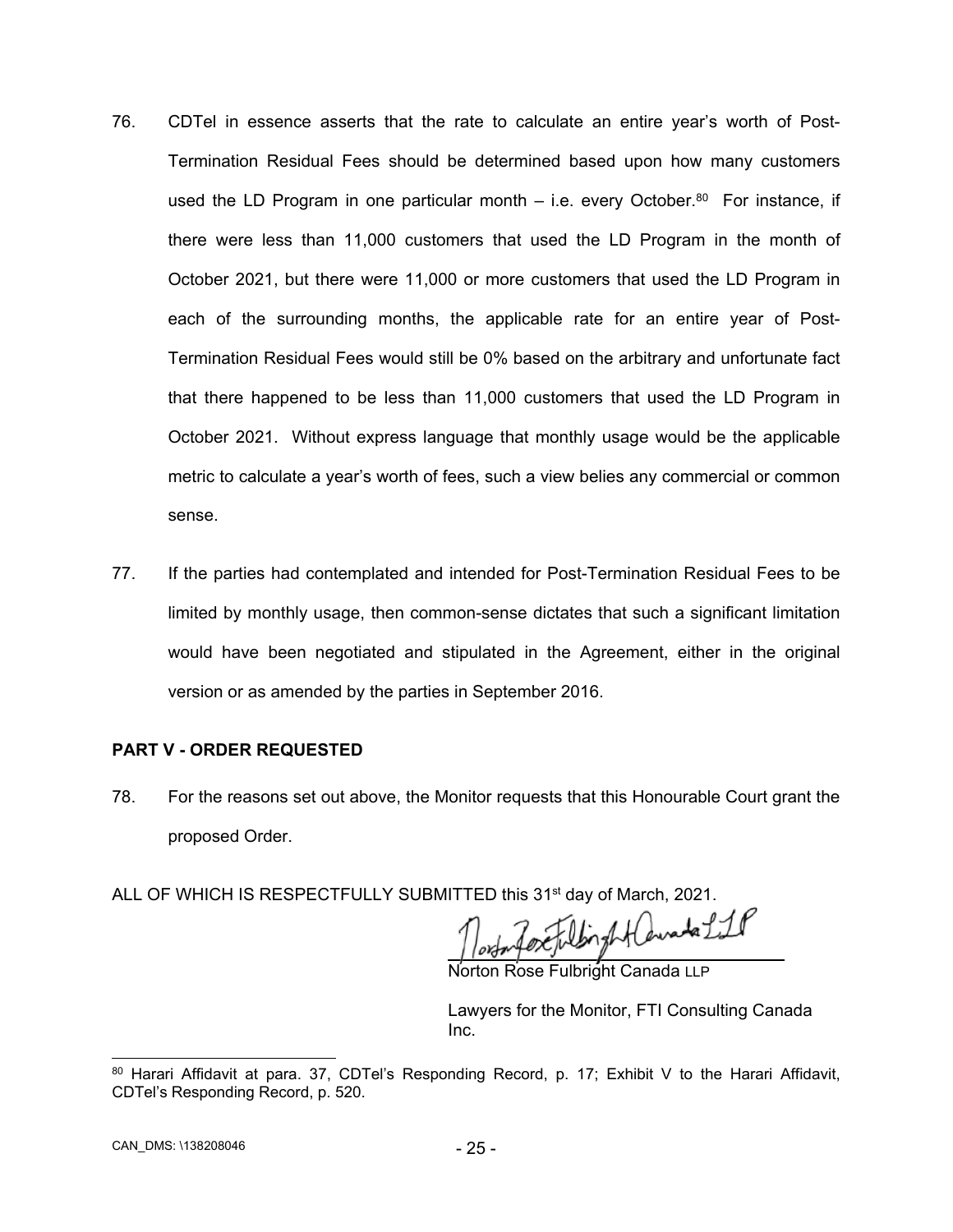# **SCHEDULE "A" LIST OF AUTHORITIES**

- 1. *Air Canada, Re*, [2004] O.J. No 842
- 2. *Chandos Construction Ltd. v. Deloitte*, 2020 SCC 25
- 3. *Philip's Manufacturing Ltd., Re,* [1992] B.C.W.L.D. 519
- 4. *Sattva Capital Corp. v. Creston Moly Corp.,* 2014 SCC 53.
- 5. *Skydome Corp., Re*, [1999] O.J. No. 221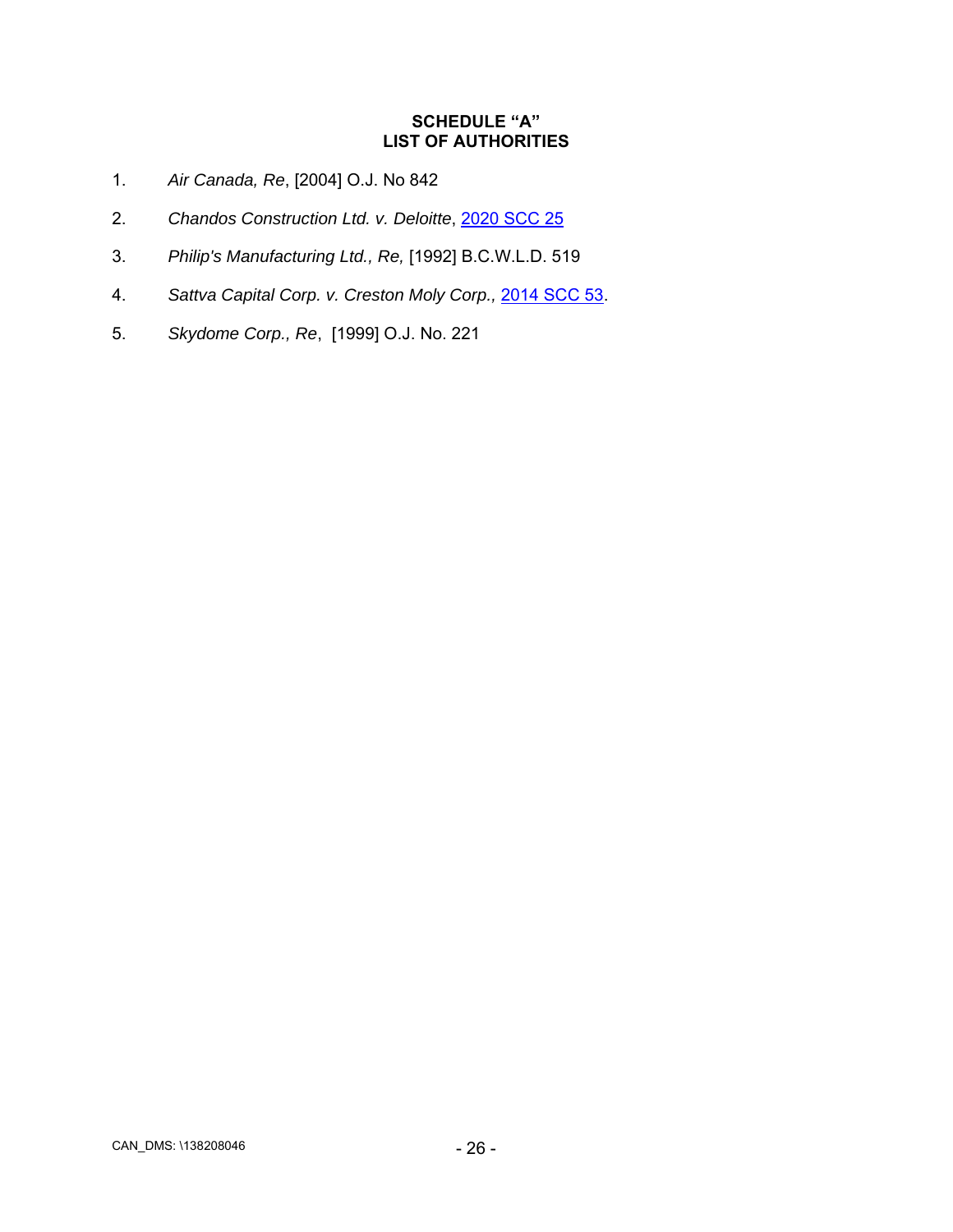## **SCHEDULE "B" RELEVANT STATUTES**

# 1. *Companies' Creditors Arrangement Act***, RSC 1985, c C-36**

### **Certain rights limited**

34(1) No person may terminate or amend, or claim an accelerated payment or forfeiture of the term under, any agreement, including a security agreement, with a debtor company by reason only that proceedings commenced under this Act or that the company is insolvent.

[…]

## **Provisions of section override agreement**

(5) Any provision in an agreement that has the effect of providing for, or permitting, anything that, in substance, is contrary to this section is of no force or effect.